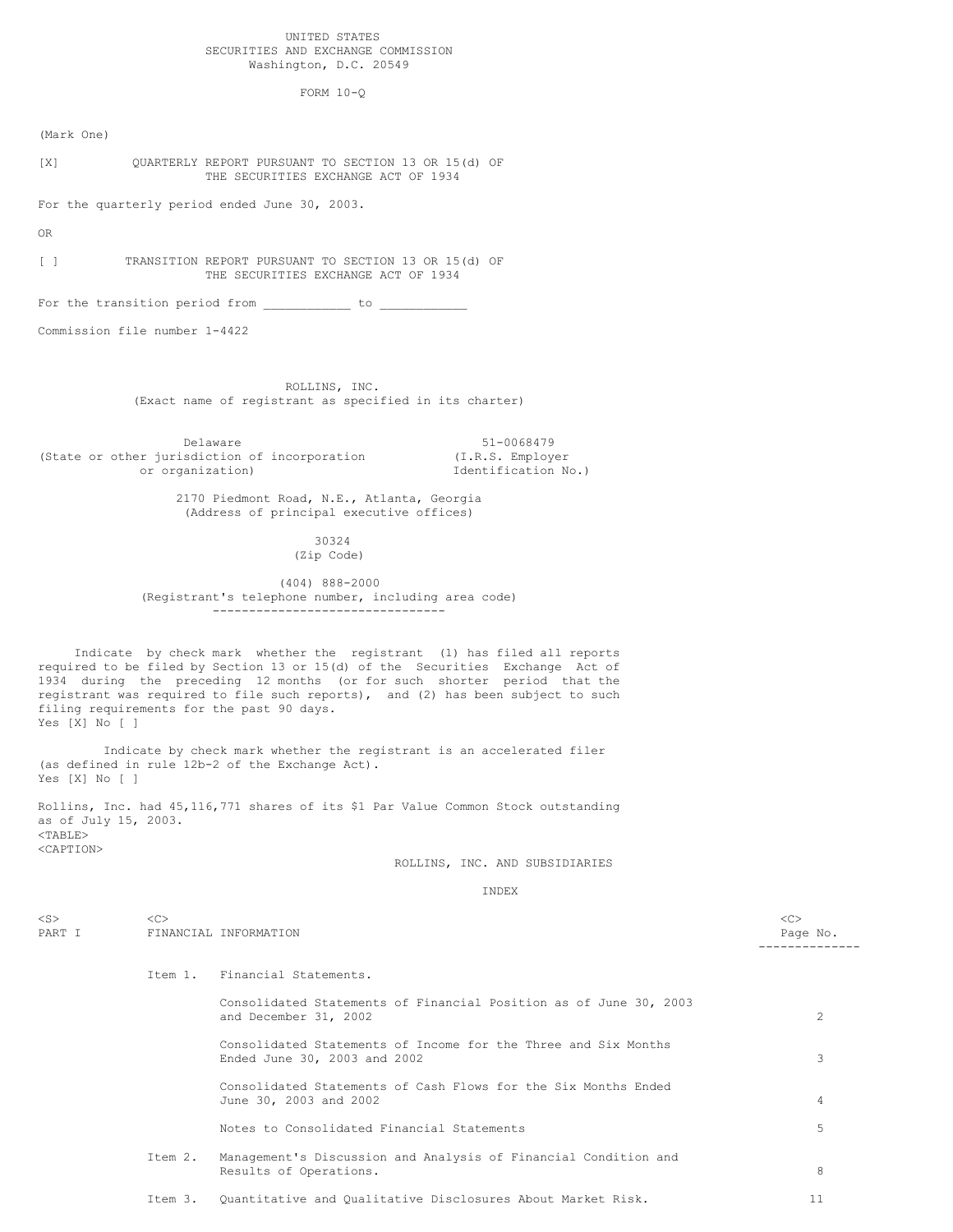|                           | Item 4.           | Controls and Procedures.                             |                 |  |  |
|---------------------------|-------------------|------------------------------------------------------|-----------------|--|--|
| PART II                   | OTHER INFORMATION |                                                      |                 |  |  |
|                           | Item 1.           | Legal Proceedings.                                   | 12 <sup>°</sup> |  |  |
|                           | Item 4.           | Submission of Matters to a Vote of Security Holders. | 12 <sup>°</sup> |  |  |
|                           | Item 6.           | Exhibits and Reports on Form 8-K.                    | 12 <sup>°</sup> |  |  |
| SIGNATURES<br>$<$ /TABLE> |                   |                                                      | 14              |  |  |

 $\langle$ /TA  $<$ TABLE $>$ <CAPTION> PART I FINANCIAL INFORMATION Item 1. Financial Statements.

# ROLLINS, INC. AND SUBSIDIARIES CONSOLIDATED STATEMENTS OF FINANCIAL POSITION (In thousands except share and per share data)

|             |                                                                                                                                                  |          | (Unaudited)<br>June 30,<br>2003<br>-------------------- |                               | December 31,<br>2002<br>----------------- |
|-------------|--------------------------------------------------------------------------------------------------------------------------------------------------|----------|---------------------------------------------------------|-------------------------------|-------------------------------------------|
| $<$ S $>$   | <<                                                                                                                                               | $<<$ $>$ |                                                         | <<>                           |                                           |
| ASSETS      | Cash and Short-Term Investments<br>Trade Receivables, Net of Allowance for<br>Doubtful Accounts of \$4,724 and \$5,441,                          | \$       | 64,865                                                  | $\mathsf{S}$ and $\mathsf{S}$ | 38, 315                                   |
|             | respectively                                                                                                                                     |          | 54,392                                                  |                               | 47,740                                    |
|             | Materials and Supplies                                                                                                                           |          | 11,073                                                  |                               | 10,662                                    |
|             | Deferred Income Taxes                                                                                                                            |          | 19,800                                                  |                               | 20,035                                    |
|             | Other Current Assets                                                                                                                             |          | 11,037                                                  |                               | 9,470                                     |
|             | Current Assets                                                                                                                                   |          | 161,167                                                 |                               | 126,222                                   |
|             | Equipment and Property, Net                                                                                                                      |          | 34,391                                                  |                               | 38,880                                    |
|             | Goodwill                                                                                                                                         |          | 72,498                                                  |                               | 72,392                                    |
|             | Customer Contracts and Other Intangible Assets                                                                                                   |          | 33,700                                                  |                               | 35,507                                    |
|             | Deferred Income Taxes                                                                                                                            |          | 42,278                                                  |                               | 44,406                                    |
|             | Total Assets                                                                                                                                     | \$       | 344,034<br>---------------------                        | S                             | 317,407<br>-------------------            |
| LIABILITIES |                                                                                                                                                  |          |                                                         |                               |                                           |
|             | Accounts Payable                                                                                                                                 | \$       | $15,912$ \$                                             |                               | 12,138                                    |
|             | Accrued Insurance                                                                                                                                |          | 12,668                                                  |                               | 11,740                                    |
|             | Accrued Payroll                                                                                                                                  |          | 30,354                                                  |                               | 28,623                                    |
|             | Unearned Revenue                                                                                                                                 |          | 44,848                                                  |                               | 43,049                                    |
|             | Accrual for Termite Contracts                                                                                                                    |          | 19,000                                                  |                               | 19,000                                    |
|             | Other Current Liabilities                                                                                                                        |          | 19,360                                                  |                               | 15,312                                    |
|             | Current Liabilities                                                                                                                              |          | 142,142                                                 |                               | 129,862                                   |
|             | Accrued Insurance, Less Current Portion                                                                                                          |          | 29,471                                                  |                               | 30,222                                    |
|             | Accrual for Termite Contracts, Less Current Portion                                                                                              |          | 26,980                                                  |                               | 27,446                                    |
|             | Accrued Pension                                                                                                                                  |          | 5,770                                                   |                               | 10,769                                    |
|             | Long-Term Accrued Liabilities                                                                                                                    |          | 27,512                                                  |                               | 28,418                                    |
|             |                                                                                                                                                  |          |                                                         |                               |                                           |
|             | Total Liabilities                                                                                                                                |          | 231,875                                                 |                               | 226,717                                   |
|             | Commitments and Contingencies                                                                                                                    |          |                                                         |                               |                                           |
|             | STOCKHOLDERS' EQUITY                                                                                                                             |          |                                                         |                               |                                           |
|             | Common Stock, par value \$1 per share; 99,500,000<br>shares authorized; 45,101,771 and 44,799,368<br>shares issued and outstanding, respectively |          | 45,102                                                  |                               | 44,799                                    |
|             | Additional Paid-In Capital                                                                                                                       |          | 4,178                                                   |                               | 299                                       |
|             | Accumulated Other Comprehensive Loss                                                                                                             |          | (16, 613)                                               |                               | (16, 947)                                 |
|             | Retained Earnings                                                                                                                                |          | 79,492<br>-------------                                 |                               | 62,539<br>-------------                   |
|             | Total Stockholders' Equity                                                                                                                       |          | 112,159                                                 |                               | 90,690                                    |
|             |                                                                                                                                                  |          | _____________                                           |                               | ______________                            |
|             | Total Liabilities and Stockholders'<br>Equity                                                                                                    | \$       | 344,034                                                 | \$                            | 317,407                                   |

==================== ==================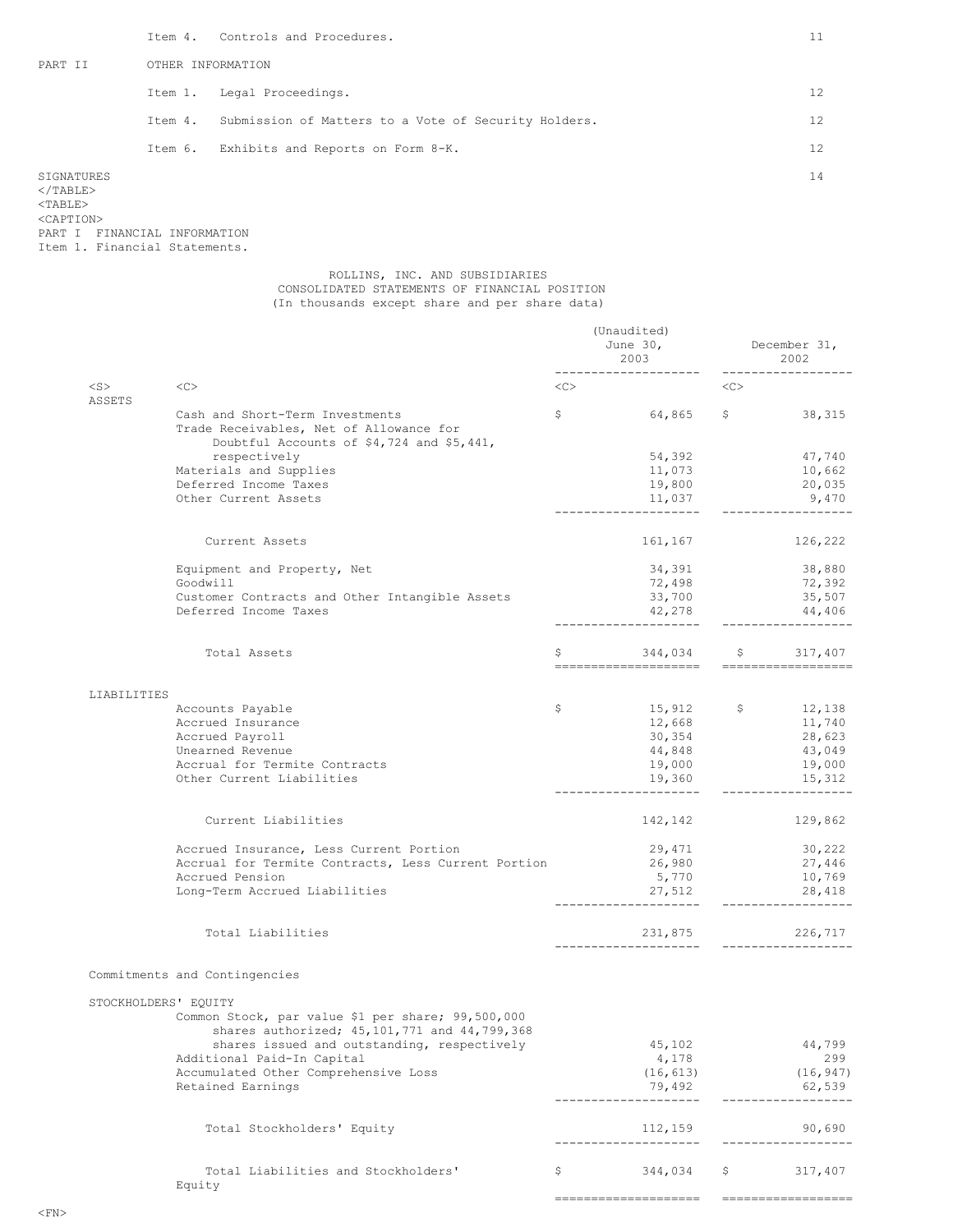The accompanying notes are an integral part of these consolidated financial statements.  $\rm  FN>$  $<$ /TABLE> 2

<TABLE> <CAPTION>

# ROLLINS, INC. AND SUBSIDIARIES CONSOLIDATED STATEMENTS OF INCOME (In thousands except share and per share data) (Unaudited)

|                                                  |                                                         | Three Months Ended |                                               |              |                                            | Six          |                                   |      |
|--------------------------------------------------|---------------------------------------------------------|--------------------|-----------------------------------------------|--------------|--------------------------------------------|--------------|-----------------------------------|------|
| Months Ended                                     |                                                         | June $301$         |                                               |              |                                            | June         |                                   |      |
| 30 <sub>1</sub><br>-----------------             |                                                         |                    |                                               |              |                                            |              |                                   |      |
| 2002                                             |                                                         |                    | 2003<br>------------                          |              | 2002<br>----------------                   |              | 2003                              |      |
| ----------------<br>$<$ S $>$<br><<><br>REVENUES | < <c></c>                                               | <<>                |                                               | <<           |                                            | <<           |                                   |      |
| 337,491                                          | Customer Services<br>---------------                    |                    |                                               |              | $$185,105$ \$ 184,189<br>----------------  |              | $$340,227$ \$<br>---------------- |      |
| COSTS AND EXPENSES<br>181,227                    | Cost of Services Provided                               |                    |                                               |              | 95,550 97,205 179,628                      |              |                                   |      |
| 10,873                                           | Depreciation and Amortization                           |                    | 5,037                                         |              | 5,446                                      |              | 10,193                            |      |
| 118,557                                          | Sales, General & Administrative                         |                    |                                               |              | 62,253 62,720                              |              | 116,475                           |      |
| 10                                               | Interest (Income) Expense                               |                    | (94)                                          |              | (39)                                       |              | (160)<br>----------------         |      |
| ---------------<br>310,667                       |                                                         |                    |                                               |              | 162,746 165,332 306,136                    |              | ----------------                  |      |
| . _ _ _ _ _ _ _ _ _ _ _ _ _ _ _<br>26,824        | INCOME BEFORE INCOME TAXES                              |                    |                                               |              | 22,359 18,857 34,091<br>-----------------  |              | ------------                      |      |
|                                                  | --------------<br>PROVISION FOR INCOME TAXES<br>Current |                    | 7,290                                         |              |                                            |              | 5,942 10,753                      |      |
| 7,746<br>2,447                                   | Deferred                                                |                    |                                               |              | $1,207$ $1,224$ $2,202$                    |              |                                   |      |
| ----------------<br>10, 193                      |                                                         |                    | 8,497<br>----------------                     |              | -----------------                          |              | 7,166 12,955<br>----------------  |      |
| -----------------<br>NET INCOME<br>16,631        |                                                         | \$                 | 13,862<br>=================================== | $\mathsf{S}$ | 11,691                                     | $\mathsf{S}$ | 21,136<br>================        | Ş    |
| ------------------<br>0.37                       | EARNINGS PER SHARE - BASIC<br>Net Income                | \$                 | 0.31                                          | -\$          | 0.26<br>================================== | \$           | 0.47<br>================          | - \$ |
| ------------------<br>0.37                       | EARNINGS PER SHARE - DILUTED<br>Net Income              | \$                 | 0.30                                          | \$           | 0.26                                       | \$           | 0.46                              | -\$  |
| ------------------                               |                                                         |                    |                                               |              |                                            |              | -----------------                 |      |
| 45,211                                           | Average Shares Outstanding---Basic                      |                    | 45,117                                        |              | 45,227                                     |              | 45,015                            |      |
| 45,516                                           | Average Shares Outstanding---Diluted                    |                    | 46,404                                        |              | 45,543                                     |              | 46,258                            |      |
| 0.0666                                           | DIVIDENDS PAID PER SHARE                                | \$                 | 0.05                                          | \$           | 0.0333                                     | \$           | 0.10<br>================          | -\$  |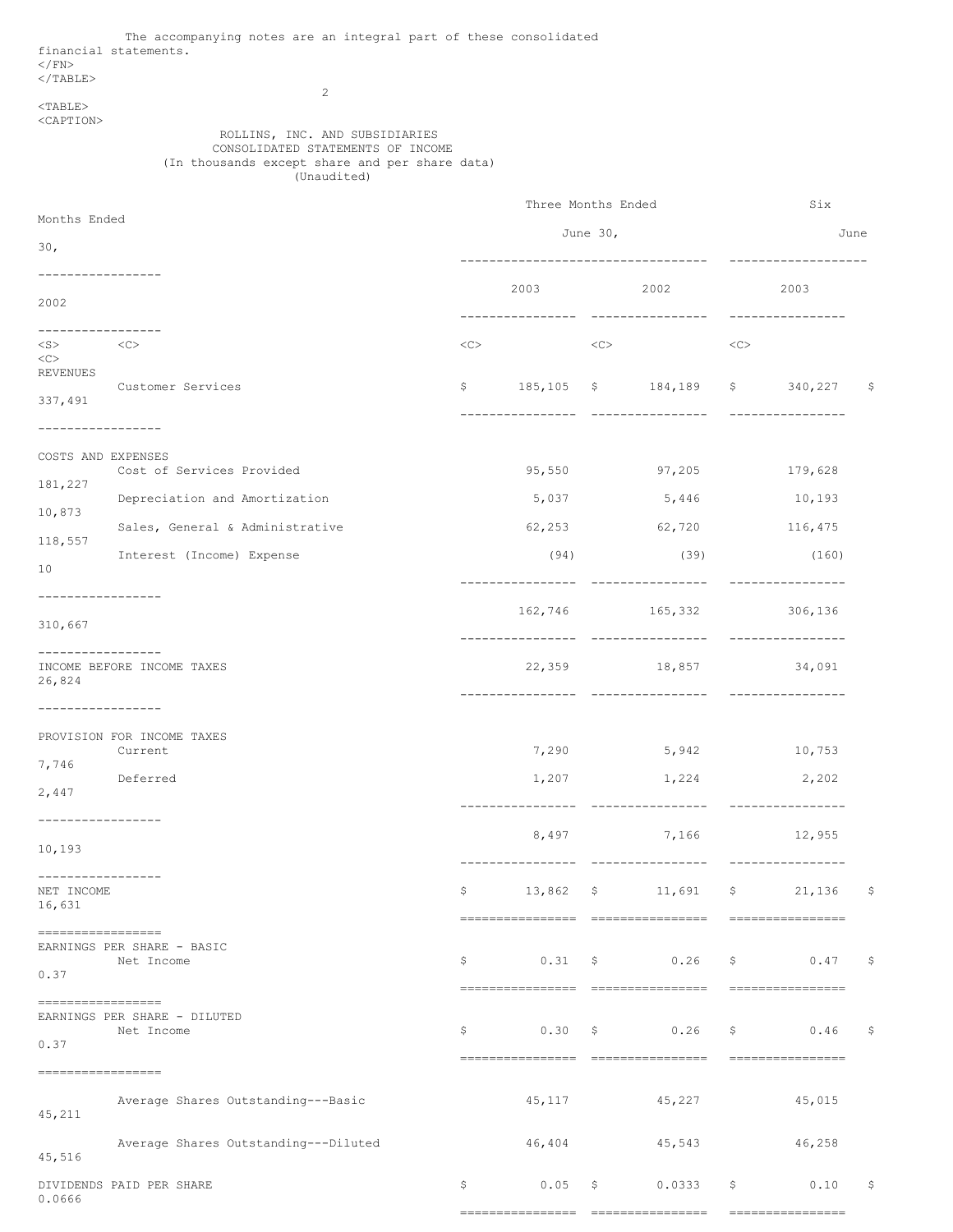=================

 ${ <\hspace{-1.5pt}{\rm FN} \hspace{-1.5pt}>}$ 

The accompanying notes are an integral part of these consolidated financial statements.  $\rm  FN>$  $\rm <$  /TABLE>

3

<TABLE>

<CAPTION>

### ROLLINS, INC. AND SUBSIDIARIES CONSOLIDATED STATEMENTS OF CASH FLOWS (In thousands) (Unaudited)

|                                                |                                                                                                                       |     | Six Months Ended<br>June $30l$<br>----------- |                   |  |  |
|------------------------------------------------|-----------------------------------------------------------------------------------------------------------------------|-----|-----------------------------------------------|-------------------|--|--|
| ---------<br>2002                              |                                                                                                                       |     | 2003<br>------------------                    | $- - - - - - - -$ |  |  |
| ---------<br>$<$ S $>$<br>OPERATING ACTIVITIES | <<                                                                                                                    | <<> |                                               | <<                |  |  |
|                                                | Net Income                                                                                                            | \$  | 21,136                                        | \$                |  |  |
| 16,631                                         | Adjustments to Reconcile Net Income to Net<br>Cash Provided by Operating Activities:<br>Depreciation and Amortization |     | 10, 193                                       |                   |  |  |
| 10,873                                         | Provision for Deferred Income Taxes                                                                                   |     | 2,364                                         |                   |  |  |
| 2,463                                          | Other, Net                                                                                                            |     | 163                                           |                   |  |  |
| 173                                            | (Increase) Decrease in Assets:<br>Trade Receivables                                                                   |     | (6, 517)                                      |                   |  |  |
| (6, 238)                                       |                                                                                                                       |     |                                               |                   |  |  |
| 309                                            | Materials and Supplies                                                                                                |     | (358)                                         |                   |  |  |
| 2,284                                          | Other Current Assets                                                                                                  |     | (1, 566)                                      |                   |  |  |
| 94                                             | Other Non-Current Assets                                                                                              |     | (60)                                          |                   |  |  |
| 7,186                                          | Increase (Decrease) in Liabilities:<br>Accounts Payable and Accrued Expenses                                          |     | 11,874                                        |                   |  |  |
|                                                | Unearned Revenue                                                                                                      |     | 1,799                                         |                   |  |  |
| 12,235<br>526                                  | Accrued Insurance                                                                                                     |     | 177                                           |                   |  |  |
| 841                                            | Accrual for Termite Contracts                                                                                         |     | (466)                                         |                   |  |  |
| 224                                            | Long-Term Accrued Liabilities                                                                                         |     | (5, 864)                                      | --------          |  |  |
| ---------<br>47,601                            | Net Cash Provided by Operating Activities                                                                             |     | 32,875<br>------------------                  | --------          |  |  |
| INVESTING ACTIVITIES                           |                                                                                                                       |     |                                               |                   |  |  |
| (4, 611)                                       | Purchases of Equipment and Property                                                                                   |     | (2, 332)                                      |                   |  |  |
| (1, 358)                                       | Net Cash Used for Acquisition of Companies                                                                            |     | (1, 508)                                      |                   |  |  |
| --------                                       |                                                                                                                       |     | -----------                                   |                   |  |  |
| (5, 969)                                       | Net Cash Used in Investing Activities                                                                                 |     | (3, 840)<br>--------------                    | --------          |  |  |
| ---------                                      |                                                                                                                       |     |                                               |                   |  |  |
| FINANCING ACTIVITIES                           | Dividends Paid                                                                                                        |     | (4, 500)                                      |                   |  |  |
| (3, 016)                                       |                                                                                                                       |     | $---$                                         |                   |  |  |
| (1, 292)                                       | Common Stock Purchased<br>Payments on Capital Leases                                                                  |     | $---$                                         |                   |  |  |
| (256)                                          |                                                                                                                       |     |                                               |                   |  |  |
| 292                                            | Other                                                                                                                 |     | 2,015                                         | --------          |  |  |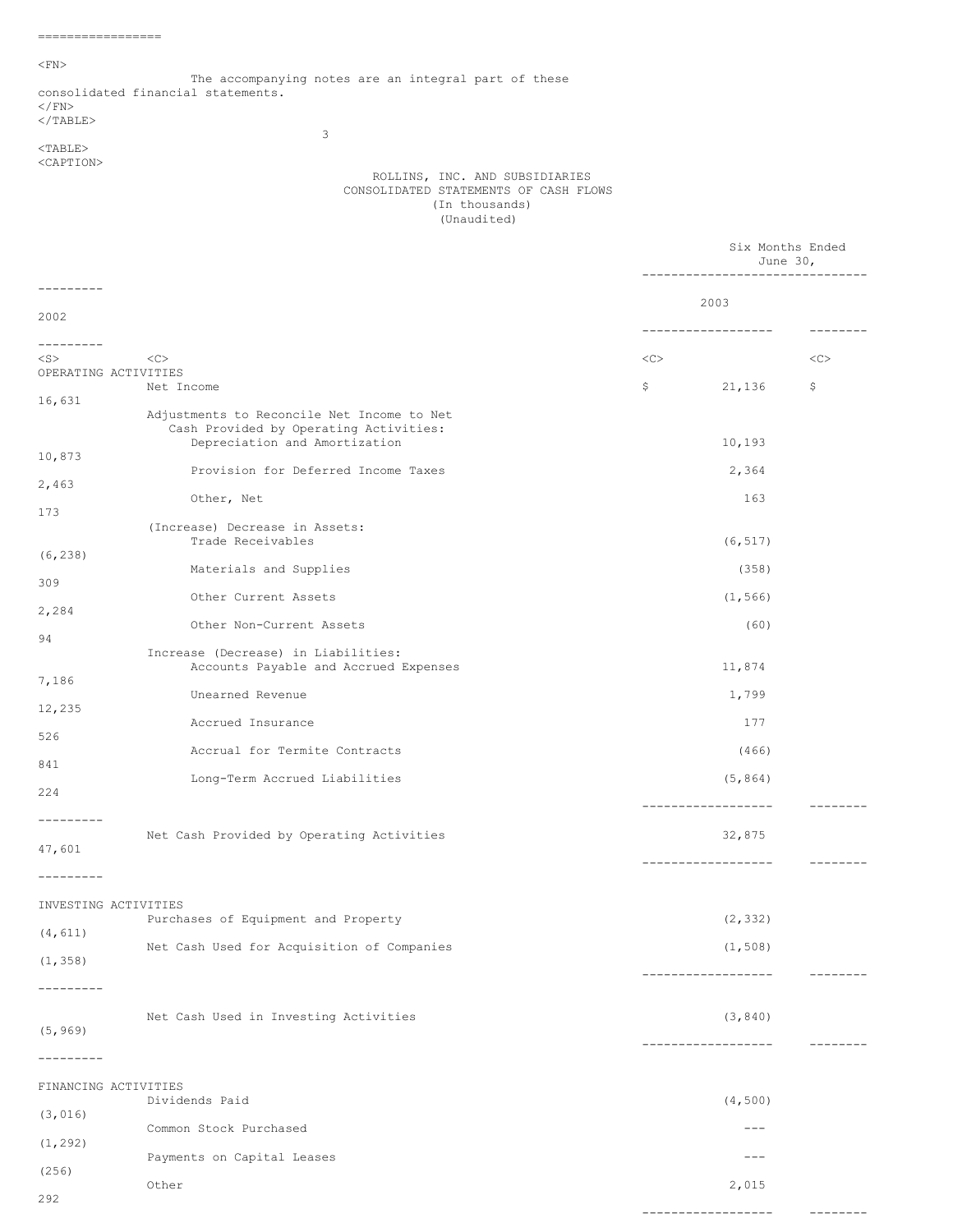---------

|          | Net Cash Used in Financing Activities                  | (2, 485)     |    |
|----------|--------------------------------------------------------|--------------|----|
| (4, 272) |                                                        |              |    |
|          |                                                        |              |    |
| 37,360   | Net Increase in Cash and Short-Term Investments        | 26,550       |    |
| 8,650    | Cash and Short-Term Investments At Beginning of Period | 38,315       |    |
|          |                                                        |              |    |
|          |                                                        |              |    |
| 46,010   | Cash and Short-Term Investments At End of Period       | \$<br>64,865 | \$ |
|          |                                                        |              |    |
|          |                                                        |              |    |

 $<$ FN $>$ 

The accompanying notes are an integral part of these consolidated financial statements.  $\langle$ /FN $>$  $\langle$ /TABLE>

# 4 ROLLINS, INC. AND SUBSIDIARIES NOTES TO CONSOLIDATED FINANCIAL STATEMENTS (Unaudited)

### NOTE 1. BASIS OF PREPARATION

The consolidated financial statements included herein have been prepared by Rollins, Inc. (the "Company"), without audit, pursuant to the rules and regulations of the Securities and Exchange Commission. Footnote disclosures normally included in financial statements prepared in accordance with accounting principles generally accepted in the United States have been condensed or omitted pursuant to such rules and regulations.

These consolidated financial statements should be read in conjunction with the financial statements and related notes contained in the Company's annual report on Form 10-K for the year ended December 31, 2002.

The Company has only one reportable segment, its pest and termite control business. The Company's results of operations and its financial condition are not reliant upon any single customer or a few customers or the Company's foreign operations.

In the opinion of management, the consolidated financial statements included herein contain all normal recurring adjustments necessary to present fairly the financial position of the Company as of June 30, 2003 and December 31, 2002, and the results of operations for the three and six months ended June 30, 2003 and 2002 and cash flows for the six months ended June 30, 2003 and 2002. Operating results for the three and six months ended June 30, 2003 are not necessarily indicative of the results that may be expected for the year ending December 31, 2003.

Comprehensive income includes foreign currency translation adjustments (See Note 5). For the three and six months ended June 30, 2003 and 2002, comprehensive income is not materially different from net income.

The Board of Directors, at its quarterly meeting on January 28, 2003, authorized a three-for-two stock split by the issuance on March 10, 2003 of one additional common share for each two common shares held of record on February 10, 2003. Accordingly, the par value for additional shares issued was adjusted to common stock, and fractional shares resulting from the stock split were settled in cash. All share and per share data appearing throughout this Form 10-Q have been retroactively adjusted for this stock split.

In November 2002, the Emerging Issues Task Force issued EITF 00-21, Revenue Arrangements with Multiple Deliverables, which is effective for revenue arrangements entered into in fiscal periods beginning after June 15, 2003. This EITF addresses how to account for arrangements that may involve the delivery or performance of multiple products, services, and/or rights to use assets. The Company's termite baiting business involves multiple deliverables, consisting of an initial installation and subsequent monitoring inspections. Since the inception of its termite baiting program in 1999, the Company has consistently deferred a portion of the selling price to be recognized over the first year of the contracts based on a fair value assessment of the service provided. The Company will adopt EITF 00-21 in the third quarter of 2003. Management believes that the adoption of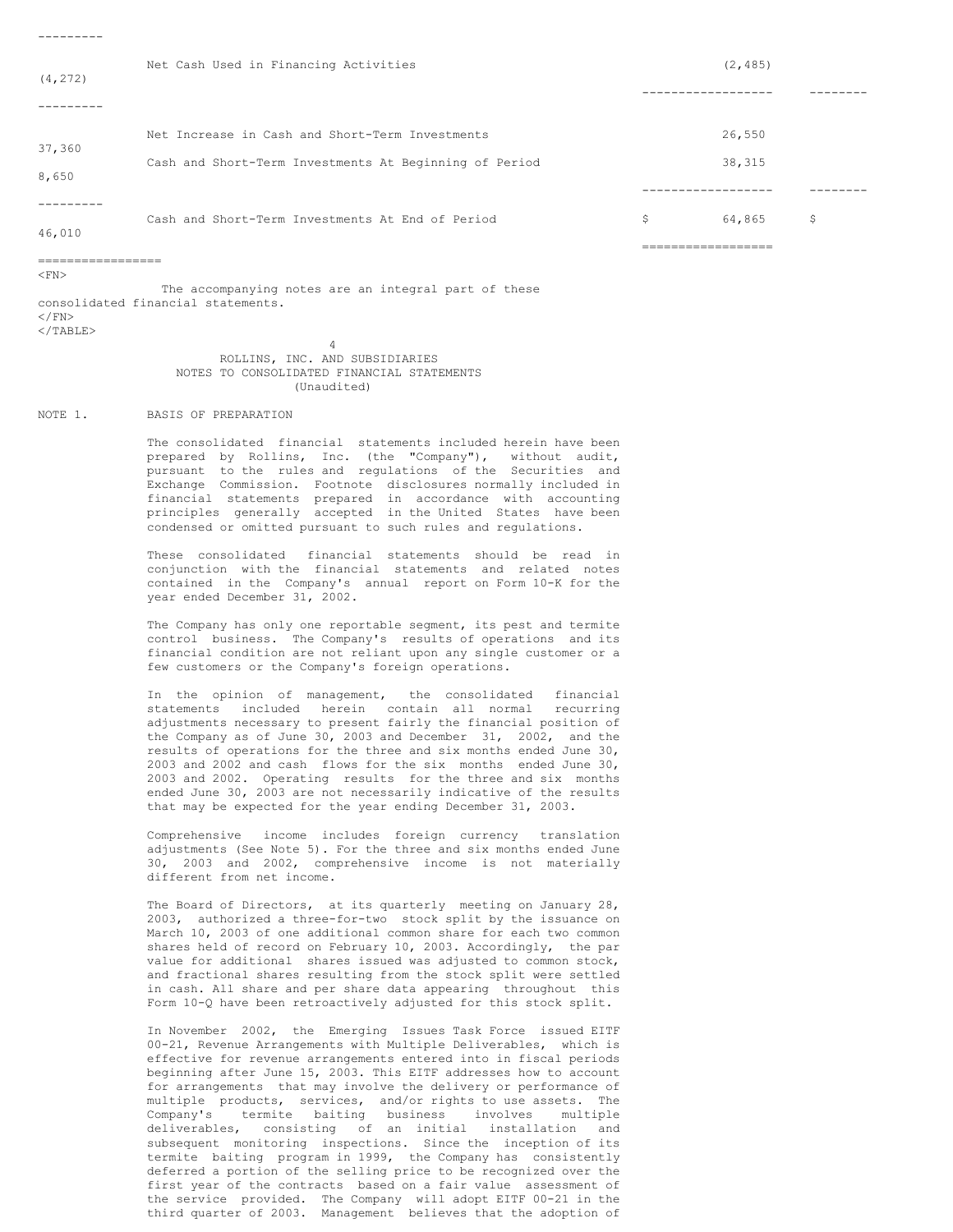this statement will not have a material effect on the Company's financial position, results of operations or liquidity.

In December 2002, the FASB issued FASB Interpretation No. 46, Consolidation of Variable Interest Entities ("FIN 46"). The Interpretation requires that a variable interest entity be consolidated by a company if that company is subject to a majority of the risk of loss from the variable interest entity's activities or entitled to receive a majority of the entity's residual returns or both. The consolidation requirements of FIN 46 apply immediately to variable interest entities created after January 31, 2003. The consolidation requirements apply to older entities in the first fiscal year or interim period beginning after June 15, 2003. Certain of the disclosure requirements apply in all financial statements issued after January 31, 2003, regardless of when the variable interest entity was established. The Company believes the adoption of the Interpretation will not have a material impact on the financial position, results of operations or liquidity of the Company.

Certain amounts for prior periods have been reclassified to conform with current period consolidated financial statement presentation. Such reclassifications had no effect on previously reported net income.

The business of the Company is affected by the seasonal nature of the Company's pest and termite control services as evidenced by the following chart.

|                                                                    |      |                                  | 5    | Total Net Revenues                       |      |                                          |
|--------------------------------------------------------------------|------|----------------------------------|------|------------------------------------------|------|------------------------------------------|
|                                                                    | 2003 |                                  | 2002 |                                          | 2001 |                                          |
| First Ouarter<br>Second Quarter<br>Third Ouarter<br>Fourth Ouarter | S    | 155,122<br>185,105<br>N/A<br>N/A | S    | 153,302<br>184,189<br>174,063<br>153,871 | \$   | 150,280<br>180,731<br>169,223<br>149,691 |

### NOTE 2. EARNINGS PER SHARE

In accordance with SFAS No. 128, Earnings Per Share, the Company computes basic Earnings Per Share ("EPS") on the basis of weighted-average shares outstanding. Diluted EPS is computed on the basis of weighted-average shares outstanding plus common stock options outstanding during the period, which, if exercised, would have a dilutive effect on EPS. Basic and diluted EPS have been restated for the three-for-two stock split for all applicable periods presented (See Note 1). A reconciliation of the number of weighted-average shares used in computing basic and diluted EPS is as follows:

<TABLE> <CAPTION>

| Months Ended<br>June 30, |                                                                               |               | Three Months Ended<br>June 30, |        |  |
|--------------------------|-------------------------------------------------------------------------------|---------------|--------------------------------|--------|--|
|                          |                                                                               |               |                                |        |  |
| 2002                     | . _ _ _ _ _ _ _ _ _ _ _ _ _ _<br>(In thousands except per share data amounts) | 2003          | 2002                           | 2003   |  |
| $\langle C \rangle$      | $<$ S>                                                                        | <<            | <<                             | $<$ C> |  |
|                          | Basic and diluted earnings available to stockholders<br>(numerator):          | \$13,862      | \$11,691                       |        |  |
| \$21,136                 | \$16,631<br>Shares (denominator):<br>Weighted-average shares outstanding      | 45, 117       | 45,227                         |        |  |
| 45,015                   | 45,211<br>Effect of Dilutive securities:<br>Employee Stock Options            | 1,287         | 316                            |        |  |
| 1,243                    | 305                                                                           |               |                                |        |  |
| 46,258                   | Adjusted Weighted-Average Shares and<br>Assumed Exercises<br>45,516           | 46,404 45,543 |                                |        |  |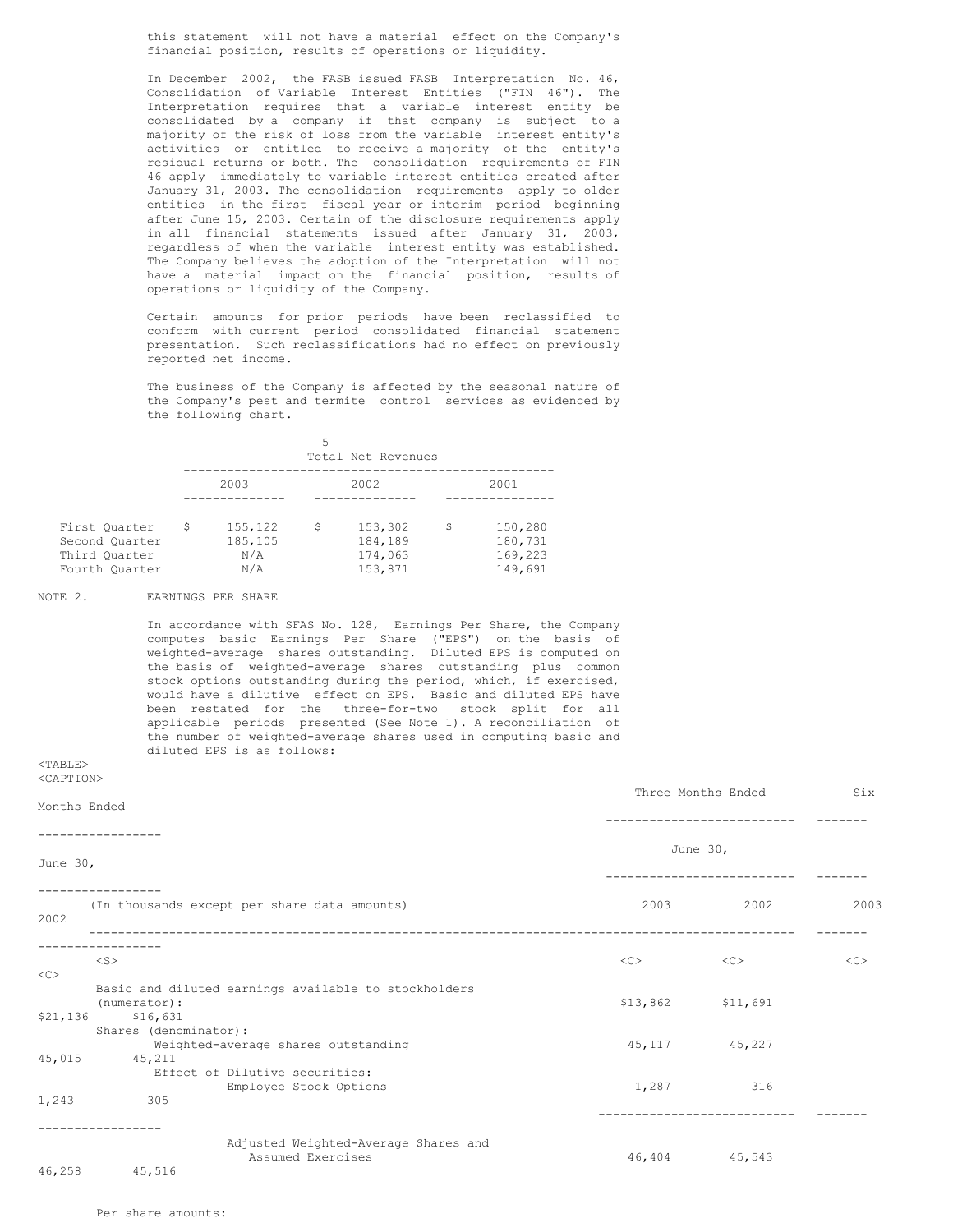| \$0.47 | Basic earnings per common share<br>\$0.37   | \$0.31 | \$0.26 |
|--------|---------------------------------------------|--------|--------|
| \$0.46 | Diluted earnings per common share<br>\$0.37 | \$0.30 | \$0.26 |
|        |                                             |        |        |

 $\langle$ /TABLE>

#### NOTE 3. LEGAL PROCEEDINGS

Orkin, one of the Company's subsidiaries, is a named defendant in Helen Cutler and Mary Lewin v. Orkin Exterminating Company, Inc. et al. pending in the District Court of Houston County, Alabama. The plaintiffs in the above mentioned case filed suit in March of 1996 and are seeking monetary damages and injunctive relief for alleged breach of contract arising out of alleged missed or inadequate reinspections. The attorneys for the plaintiffs contend that the case is suitable for a class action and the court has ruled that the plaintiffs would be permitted to pursue a class action lawsuit against Orkin. Orkin believes this case to be without merit and intends to defend itself vigorously at trial. At this time, the final outcome of the litigation cannot be determined. However, in the opinion of Management, the ultimate resolution of this action will not have a material adverse effect on the Company's financial position, results of operations or liquidity.

Orkin is also a named defendant in Butland et al. v. Orkin Exterminating Company, Inc. et al. pending in the Circuit Court of Hillsborough County, Tampa, Florida. The plaintiffs filed suit in March of 1999 and are seeking monetary damages in excess of \$15,000 for each named plaintiff and injunctive relief for alleged breach of contract, fraud and various violations of Florida state law. The Court ruled in early April 2002, certifying the class action lawsuit against Orkin. Orkin has appealed this ruling to the Florida Second District Court of Appeals. Moreover, Orkin believes this case to be without merit and intends to defend itself vigorously through trial, if necessary. At this time, the final outcome of the litigation cannot be determined. However, in the opinion of Management, the ultimate resolution of this action will not have a material adverse effect on the Company's financial position, results of operations or liquidity.

Orkin is involved in certain environmental matters primarily arising in the normal course of business. In the opinion of Management, the Company's liability under any of these matters would not materially affect its financial condition or results of operations.

6 Additionally, in the normal course of business, Orkin is a defendant in a number of lawsuits, which allege that plaintiffs have been damaged as a result of the rendering of services by Orkin personnel and equipment. Orkin is actively contesting these actions. In the opinion of Management, however, the outcome of these actions will not have a material adverse effect on the Company's financial position, results of operations or liquidity.

# NOTE 4. STOCKHOLDERS' EQUITY

For the second quarter and six months ended June 30, 2003, approximately 85,500 and 218,000 shares of common stock were issued upon exercise of stock options by employees respectively. The Company accounts for its employee stock options under the recognition and measurement principles of APB Opinion No. 25, Accounting for Stock Issued to Employees, and related Interpretations. The following table illustrates the effect on net income and earnings per share if the Company had applied the fair value recognition provisions of FASB Statement No. 123, Accounting for Stock-Based Compensation, to stock-based employee compensation.

 $<$ TABLE> <CAPTION>

|                                                                            | Three Months Ended         |                            | Six Months Ended           |                 |  |
|----------------------------------------------------------------------------|----------------------------|----------------------------|----------------------------|-----------------|--|
|                                                                            | June 30,                   |                            | June 30,                   |                 |  |
| (In thousands, except per share data)                                      | 2003                       | 2002                       | 2003                       | 2002            |  |
| $<$ S $>$<br>Net income, as reported<br>Deduct: Total stock-based employee | < <sub><br/>\$13,862</sub> | < <sub><br/>\$11,691</sub> | < <sub><br/>\$21,136</sub> | <<><br>\$16,631 |  |

compensation expense determined under fair value based method for

| June $30r$                 |                                 | June 30,                        |                          |
|----------------------------|---------------------------------|---------------------------------|--------------------------|
| 2003                       | 2002                            | 2003                            | 2002                     |
| < <sub><br/>\$13,862</sub> | $\langle C \rangle$<br>\$11,691 | $\langle C \rangle$<br>\$21,136 | $<<$ $C$ $>$<br>\$16,631 |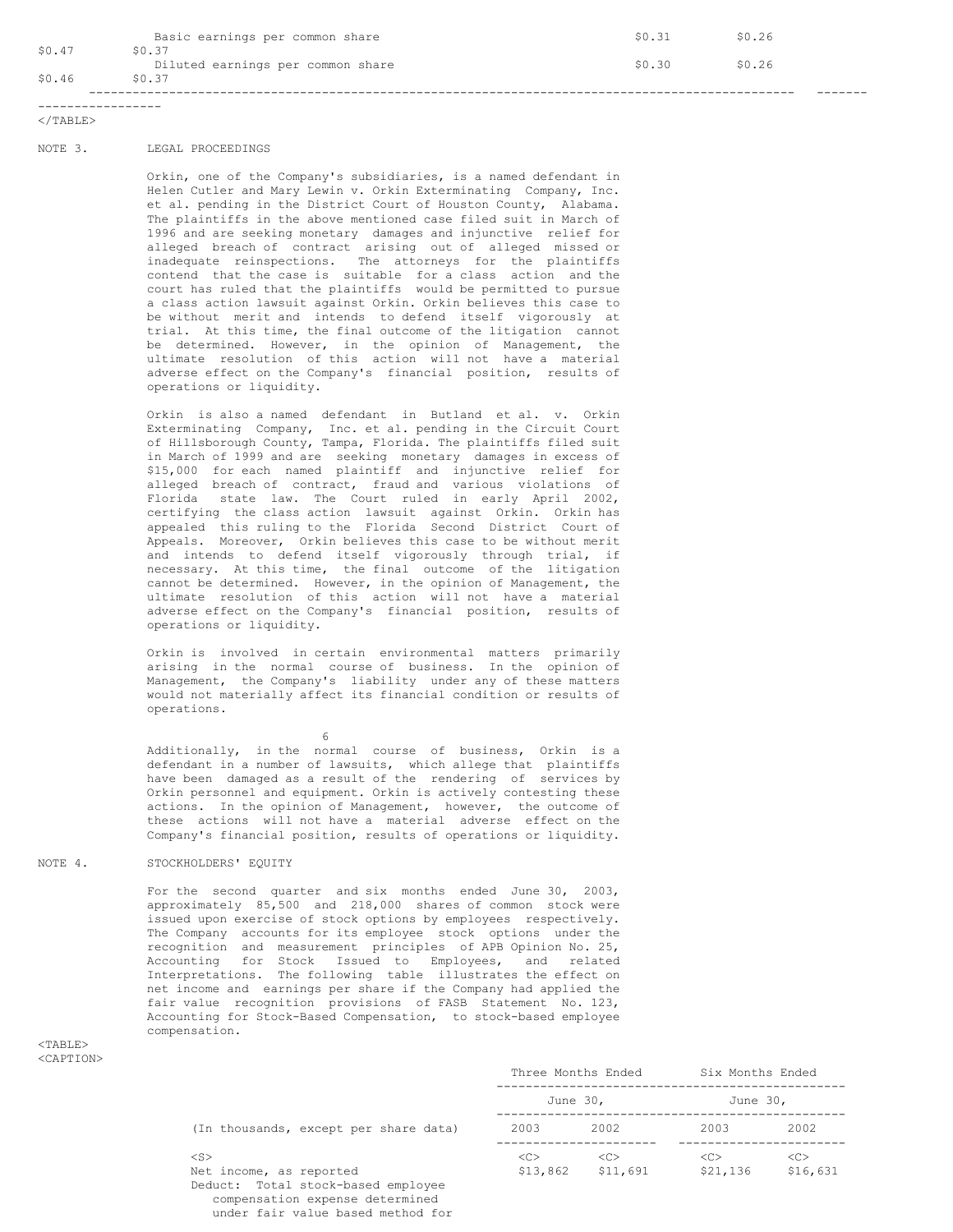|     | all awards, net of related<br>tax effects | (483)    | (463)    | (966)    | (926)    |
|-----|-------------------------------------------|----------|----------|----------|----------|
|     | Pro forma net income                      | \$13,379 | \$11,228 | \$20,170 | \$15,705 |
|     | Earnings per share:                       |          |          |          |          |
|     | Basic-as reported                         | \$0.31   | \$0.26   | \$0.47   | \$0.37   |
|     | Basic-pro forma                           | \$0.30   | \$0.25   | \$0.45   | \$0.35   |
|     | Diluted-as reported                       | \$0.30   | \$0.26   | \$0.46   | \$0.37   |
|     | Diluted-pro forma                         | \$0.29   | \$0.25   | \$0.44   | \$0.35   |
| E > |                                           |          |          |          |          |

 $<$ /TABLE

#### NOTE 5. ACCUMULATED OTHER COMPREHENSIVE LOSS

Accumulated other comprehensive loss consists of the following (in thousands):

 $<$ TABLE> <CAPTION>

|                                                                             |    | Minimum<br>Pension<br>Liability |    | Foreign<br>Currency<br>Translation |              | Total        |
|-----------------------------------------------------------------------------|----|---------------------------------|----|------------------------------------|--------------|--------------|
| $<$ S $>$                                                                   | << |                                 | << |                                    | <<           |              |
| Balance at December 31, 2001                                                | \$ | (4, 047)                        | \$ | (775)                              | \$           | (4, 822)     |
| Change during first six months of 2002:<br>Before-tax amount<br>Tax benefit |    |                                 |    | 149<br>(57)                        |              | 149<br>(57)  |
|                                                                             |    |                                 |    | 92                                 |              | 92           |
| Balance at June 30, 2002                                                    | Ŝ  | (4, 047)                        | Ŝ  | (683)                              | \$           | (4, 730)     |
| Balance at December 31, 2002<br>Change during first six months of 2003:     | \$ | (16, 182)                       | \$ | (765)                              | $\mathsf{S}$ | (16, 947)    |
| Before-tax amount<br>Tax benefit                                            |    |                                 |    | 538<br>(204)                       |              | 538<br>(204) |
|                                                                             |    |                                 |    | 334                                |              | 334          |
| Balance at June 30, 2003                                                    | Ŝ. | (16, 182)                       | Ŝ  | (431)                              | \$           | (16, 613)    |
|                                                                             |    |                                 |    |                                    |              |              |

# $<$ /TABLE>

### NOTE 6. ACCRUAL FOR TERMITE CONTRACTS

During the first quarter of 2003, the Company adopted the accounting provisions of FASB Interpretation No. 45 ("FIN 45"), Guarantor's Accounting and Disclosure Requirements for Guarantees, Including Direct Guarantees of Indebtedness of Others, which requires that the fair value of guarantees issued after December 31, 2002 be recorded as a liability, with the offsetting entry being recorded based on the circumstances in

which the guarantee was issued. FIN 45 further states that the liability is typically reduced over the term of the guarantee. The adoption had no impact on the Company's financial position, results of operations or liquidity.

7

The Company maintains an accrual for termite contracts representing the estimated costs of reapplications, repair claims and associated labor, chemicals, and other costs relative to termite control services performed prior to the balance sheet date as discussed in further detail under Critical Accounting Policies in Item 2. A reconciliation of the beginning and ending balances of the accrual for termite contracts is as follows:

# (In thousands)

| Beginning Balance as of December 31, 2002 | \$46,446  |
|-------------------------------------------|-----------|
| Current Year Provision                    | 12,592    |
| Settlements, Claims and Expenditures Made |           |
| During the Period                         | (13, 058) |
|                                           |           |
| Ending Balance as of June 30, 2003        | \$45,980  |
|                                           |           |

Item 2. Management's Discussion and Analysis of Financial Condition and Results of Operations.

The Company's continued emphasis on customer retention, along with building recurring revenues, resulted in revenue growth of 0.5% in the second quarter and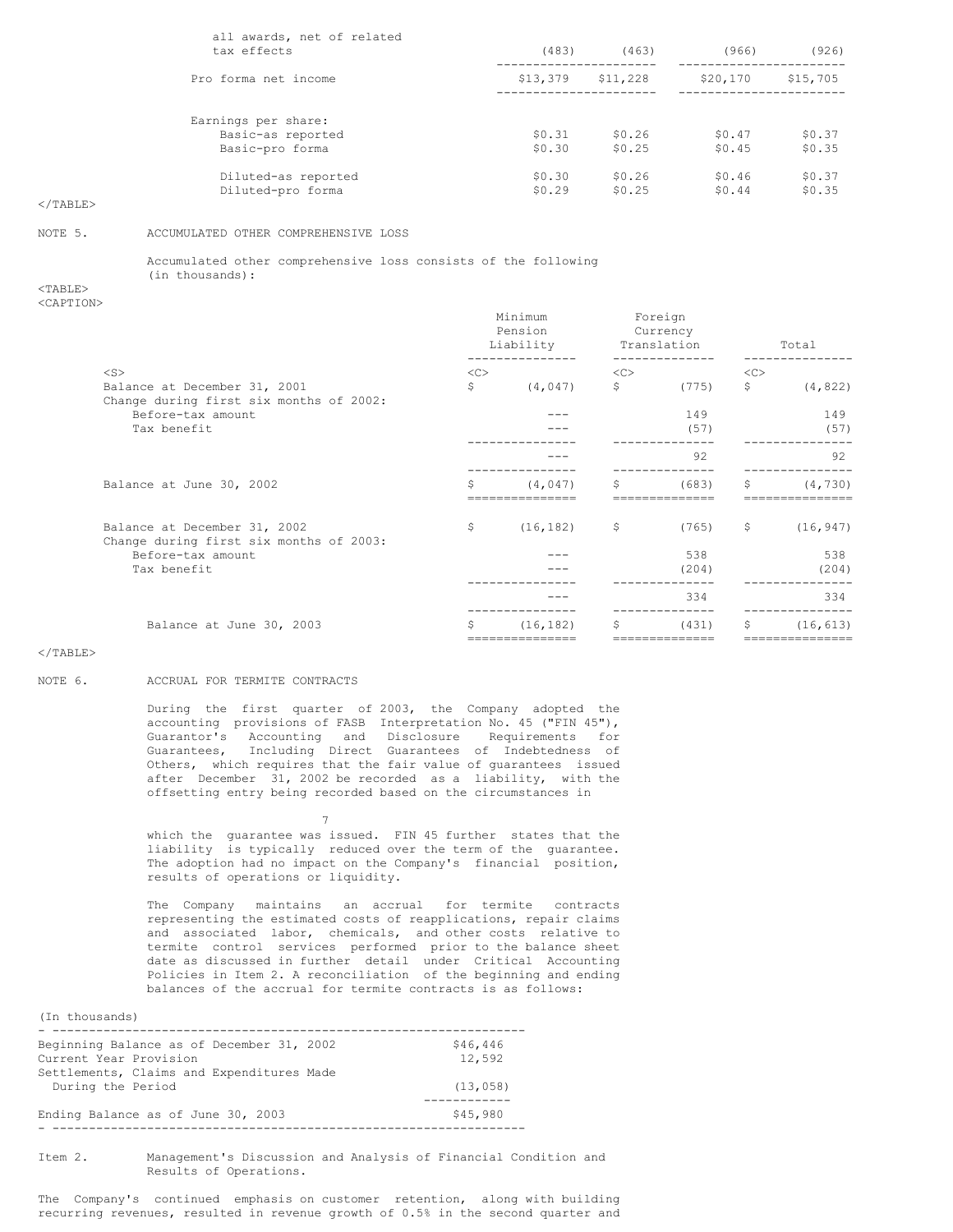0.8% for the first six months of 2003 despite a sluggish economy and unseasonably wet and cold weather conditions in parts of the U.S. The financial results for the second quarter and the first six months of 2003 were positively impacted by the continued benefit of our recent service initiatives, which included every-other-month residential pest control service, AcuridSM premium commercial pest control services, and termite directed liquid and baiting treatment.

For the second quarter of 2003, the Company had net income of \$13.9 million compared to net income of \$11.7 million in the second quarter of 2002, which represents a 18.6% increase. For the first six months of 2003, the Company had net income of \$21.1 million compared to net income of \$16.6 million in the first six months of 2002, which represents a 27.1% increase. The overall improvement in profit margins is largely a result of decreased Cost of Services Provided and Sales, General & Administrative as a percentage of revenues.

For the first six months of 2003, the Company generated cash of \$26.6 million compared to \$37.4 million for the first six months of 2002. The Company had Cash and Short-Term Investments of \$64.9 million at June 30, 2003, compared to \$38.3 million at December 31, 2002 and \$46.0 million at June 30, 2002.

#### Results of Operations

Revenues for the quarter ended June 30, 2003 increased to \$185.1 million, an increase of \$916,000 or 0.5% from last year's second quarter revenues of \$184.2 million. Revenues for the six month period ended June 30, 2003 increased to \$340.2 million, an increase of \$2.7 million or 0.8% from last year's first six month revenues of \$337.5 million. The revenue increase was attributable to a modest increase in revenues from residential and commercial pest control service. The growth in pest control revenues reflects a successful 2002 and 2003 price increase campaign, as well as higher average selling prices for new customers. Every-other-month service, our primary residential pest control service offering, continues to grow in importance, comprising over 50% of our residential pest control customer base at June 30, 2003. Our commercial revenues improved slightly in the second quarter and six months, as a result of new service offerings and a successful price increase campaign implemented in April 2003. Termite revenues decreased in the second quarter and six months of 2003 reflecting continuing wet and cold weather in parts of the U.S. Per the National Climatic Data Center's 109 years of tracking weather data, temperatures in the Northeast Region of the country were the 10th coldest on record. Also, the Southeast experienced the second wettest six month period on record. The Company experienced an improvement in recurring termite revenues mainly from higher bait monitoring services. Despite the decrease in termite sales dollars, the Company managed to achieve a slight improvement in average selling prices. The Company's foreign operations made up less than 6.2% of the Company's total revenues in the second quarter and six months of 2003 and 2002.

The business of the Company is affected by the seasonal nature of the Company's pest and termite control services as evidenced by the following chart.

|                                                                    | Total Net Revenues |                                  |      |                                          |    |                                          |  |
|--------------------------------------------------------------------|--------------------|----------------------------------|------|------------------------------------------|----|------------------------------------------|--|
|                                                                    | 2003               |                                  | 2002 |                                          |    | 2001                                     |  |
| First Ouarter<br>Second Quarter<br>Third Ouarter<br>Fourth Ouarter | S                  | 155,122<br>185,105<br>N/A<br>N/A | S    | 153,302<br>184,189<br>174,063<br>153,871 | Ŝ. | 150,280<br>180,731<br>169,223<br>149,691 |  |

8

Cost of Services Provided for the second quarter ended June 30, 2003 decreased \$1,655,000 or 1.7%, while margins improved by 1.2 percentage points, representing 51.6% of revenues for the second quarter 2003 compared to 52.8% of revenues in the prior year second quarter. For the first six months of 2003, Cost of Services Provided decreased \$1,599,000 or 0.9%, while margins improved by 0.9 percentage points, representing 52.8% of revenues for the first six months of 2003 compared to 53.7% of revenues in the prior year. The decrease for the quarter and six months ended June 30, 2003 can be mainly attributed to reductions in service salaries, insurance and claims expense and materials and supplies partially offset by higher fleet costs, which were affected by higher gasoline prices and unusually large numbers of vehicles cycling off of leases. Pest control and termite technician productivity and employee retention continued to improve. In management's opinion, better employee retention helps to drive better customer retention.

Sales, General and Administrative for the second quarter ended June 30, 2003 decreased \$467,000 or 0.7% and, as a percentage of revenues, improved by 0.5 margin points for the second quarter, averaging 33.6% of total revenues compared to 34.1% for the prior year quarter. Sales, General and Administrative for the first six months of 2003 decreased \$2.1 million or 1.8% and, as a percentage of revenues, improved by 0.9 margin points for the first six months, averaging 34.2% of total revenues compared to 35.1% for the prior year. Improvement for the year was mainly attributed to reduced sales salaries due to reduction of the sales costs partially offset by higher marketing costs related to a new campaign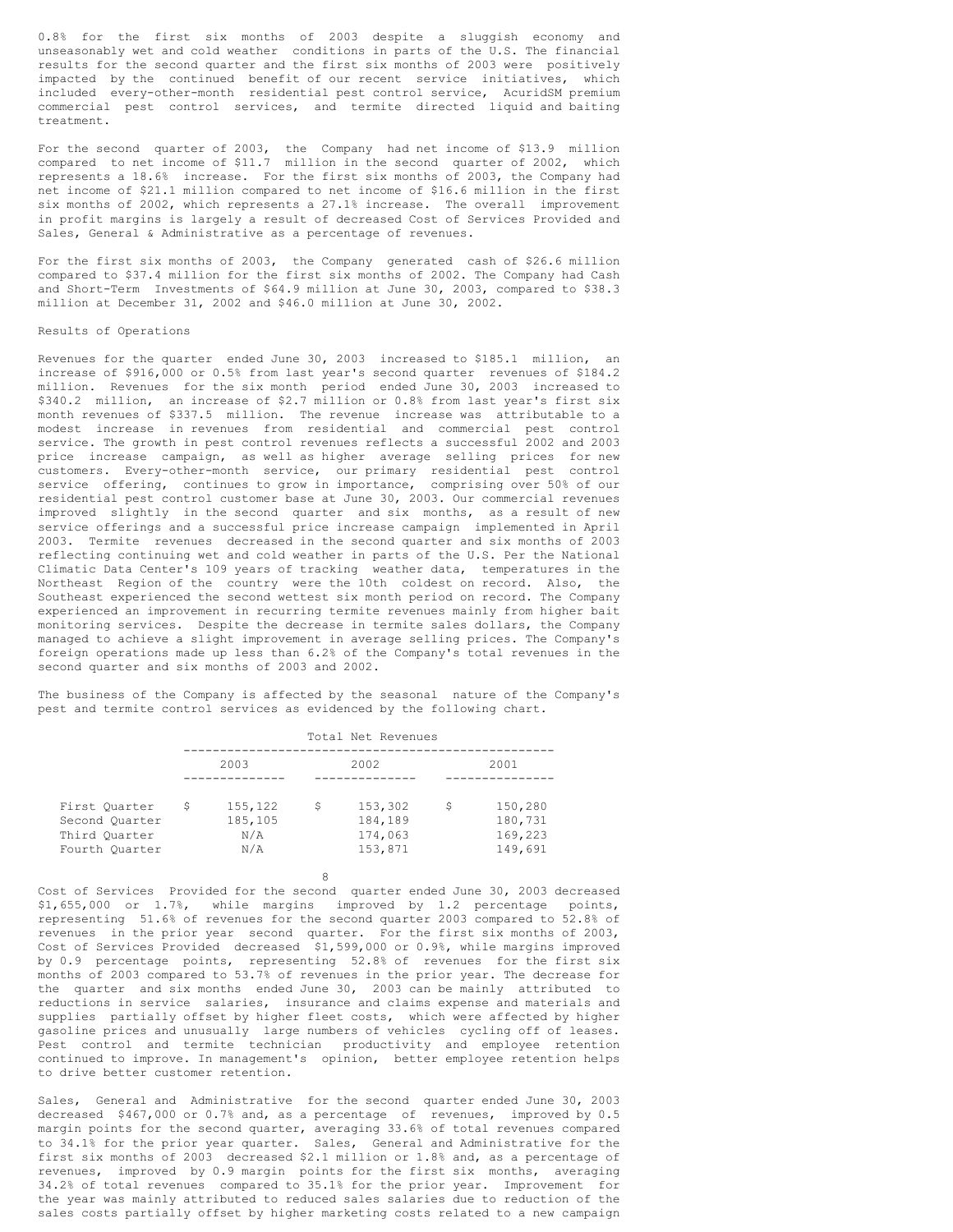in Canada.

Depreciation and Amortization expenses for the quarter ended June 30, 2003 were approximately \$409,000 or 7.5% lower than the prior year quarter. For the first six months of 2003, Depreciation and Amortization expenses were approximately \$680,000 or 6.3% lower than the prior year. The decrease was due to lower capital spending and certain technology assets becoming fully depreciated in the last twelve months.

The Company's tax provision of \$8.5 million for the second quarter and \$13.0 million for the first six months ended June 30, 2003 reflects increased pre-tax income over the prior year periods. The effective tax rate was 38% in both periods.

### Critical Accounting Policies

We view critical accounting policies to be those policies that are very important to the portrayal of our financial condition and results of operations, and that require Management's most difficult, complex or subjective judgments. The circumstances that make these judgments difficult or complex relate to the need for Management to make estimates about the effect of matters that are inherently uncertain. We believe our critical accounting policies to be as follows:

Accrual for Termite Contracts - The Company maintains an accrual for termite contracts representing the estimated costs of reapplications, repair claims and associated labor, chemicals, and other costs relative to termite control services performed prior to the balance sheet date. The Company contracts an independent third party actuary on an annual basis to provide the Company a range of estimated liability based upon historical claims information. The actuarial study is a major consideration in determining the accrual balance, along with Management's knowledge of changes in business practices, contract changes, ongoing claims and termite remediation trends. The reserve is established based on all these factors. Management makes judgments utilizing these operational factors but recognizes that they are inherently subjective due to the difficulty in predicting settlements and awards. Other factors that may impact future cost include chemical life expectancy and governmental regulation. It is significant that the actual number of claims has decreased in recent years due to changes in the Company's business practices. However, it is not possible to accurately predict future significant claims. Positive changes to our business practices include revisions made to our contracts, more effective treatment methods that include a directed-liquid baiting program, more effective termiticides, and expanded training methods and techniques.

Accrued Insurance - The Company self-insures, up to specified limits, certain risks related to general liability, workers' compensation and vehicle liability. The estimated costs of existing and future claims under the self-insurance program are accrued based upon historical trends as incidents occur, whether reported or unreported (although actual settlement of the claims may not be made until future periods) and may be subsequently revised based on developments relating to such claims. The Company contracts an independent third party actuary on an annual basis to provide the Company a range of estimated liability based upon historical claims information. The actuarial study is a major consideration, along with Management's knowledge of changes in business practice and existing claims compared to current balances. The reserve is established based on all these factors. Management's judgment is inherently subjective and a number of factors are outside Management's knowledge and control. Additionally, historical information is not always an accurate indication of future events. It should be noted that the number of claims has been decreasing due to the Company's proactive risk management to develop and maintain ongoing programs. However, it is not possible to accurately predict future significant claims. Initiatives that have been implemented include pre-employment screening and an annual Motor Vehicle report required on all its drivers, utilization of a Global Positioning System that has been fully deployed to our Company vehicles, post-offer physicals for new employees, and pre-hire, random and post-accident drug testing. The Company has improved the time required to report a claim by utilizing a "Red Alert" program that provides serious

9

accident assessment twenty four hours a day and seven days a week and has instituted a modified duty program that enables employees to go back to work on a limited-duty basis.

Revenue Recognition - The Company's revenue recognition policies are designed to recognize revenues at the time services are performed. For certain revenue types, because of the timing of billing and the receipt of cash versus the timing of performing services, certain accounting estimates are utilized. Residential and commercial pest control services are primarily recurring in nature, while certain types of commercial customers may receive multiple treatments within a given month. In general, pest control customers sign an initial one year contract, and revenues are recognized at the time services are performed. For pest control customers,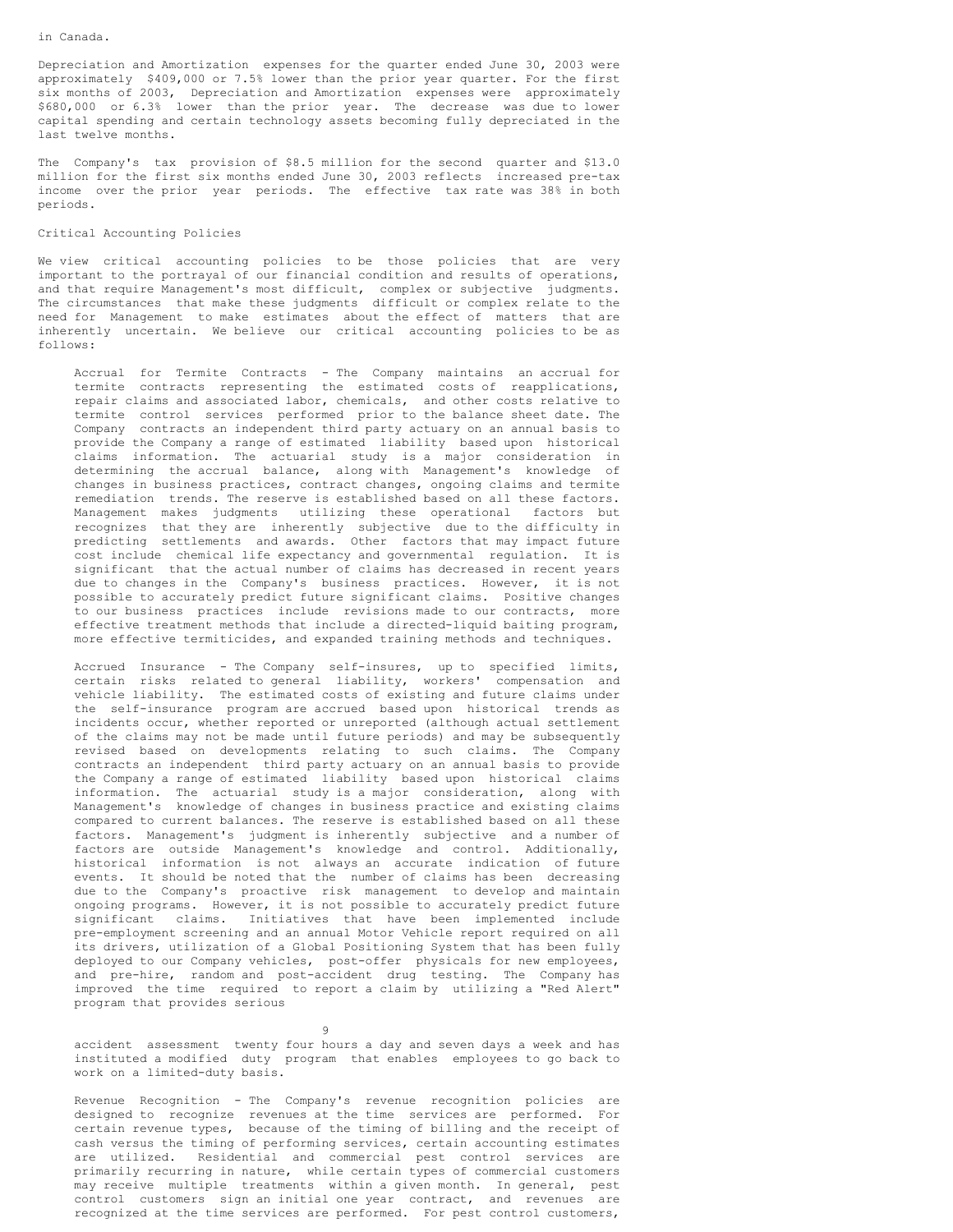the Company offers a discount for those customers who prepay for a full year of services. The Company defers recognition of these advance payments and recognizes the revenue as the services are rendered. The Company classifies the discounts related to the advance payments as a reduction in revenues. Termite baiting revenues are recognized when the initial services are performed at the inception of a new contract, although a portion of every termite baiting sale is deferred. The amount deferred is an estimate of the value of monitoring services to be rendered after the initial service. The amount deferred is then recognized as income on a straight-line basis over the remaining contract term, which results in recognition of revenue in a pattern that approximates the timing of performing monitoring visits. Baiting renewals are deferred and recognized over the annual contract period on a straight-line basis that approximates the timing of performing the required monitoring visits. Traditional termite treatments are recognized as revenue at the time services are performed. Traditional termite contract renewals are recognized as revenues at the renewal date in order to match the revenue with the approximate timing of the corresponding service provided.

#### Liquidity and Capital Resources

The Company believes its current cash balances, future cash flows from operating activities and available borrowings under its \$40.0 million credit facility will be sufficient to finance its current operations and obligations, and fund expansion of the business for the foreseeable future. The Company's operations generated cash of \$32.9 million for the first six months ended June 30, 2003, compared with cash provided by operating activities of \$47.6 million for the same period in 2002. The 2003 results were achieved primarily from higher income from operations. The decrease in net cash provided by operations was due to a decrease in year over year growth in unearned revenues. Unearned Revenue in 2002 was unusually high due to new computer system capabilities allowing to more effectively solicit customers. The decrease in Long-Term Accrued Liabilities in the first six months of 2003 was due to the timing difference in pension payments between 2003 and 2002.

The Company invested approximately \$2.3 million in capital expenditures during the six months ended June 30, 2003, and expects to invest between \$7.0 million and \$9.0 million for the remainder of 2003. Capital expenditures for the first six months consisted primarily of the purchase of equipment replacements and upgrades and improvements to the Company's management information systems. During the first six months, the Company made acquisitions totaling \$1.5 million compared to \$1.4 million during 2002. The Company currently does not have plans to aggressively seek new acquisitions but will give consideration to any unusually attractive acquisition opportunities presented. A total of \$4.5 million was paid in cash dividends (\$0.10 per share) during the first six months of 2003. At the January 28, 2003 Board of Directors' Meeting, the Board approved a 50% increase in the dividend, from \$0.033 to \$0.05 per share on the split number of shares, as well as a three-for-two stock split to holders of record on February 10, 2003 payable March 10, 2003. The capital expenditures, acquisitions and cash dividends were funded entirely through existing cash balances and operating activities. The Company maintains a \$40.0 million credit facility with a commercial bank, of which no borrowings were outstanding as of June 30, 2003 or July 15, 2003. However, the Company does maintain approximately \$32.0 million in Letters of Credit.

Orkin, one of the Company's subsidiaries, is aggressively defending a class action lawsuit filed in Hillsborough County, Tampa, Florida. In early April 2002, the Circuit Court of Hillsborough County certified the class action status of Butland et al. v. Orkin Exterminating Company, Inc. et al. Orkin is also a defendant in Helen Cutler and Mary Lewin v. Orkin Exterminating Company, Inc. et al pending in the District Court of Houston County, Alabama. For further discussion, see Note 3 to the accompanying financial statements.

The Company made contributions of \$20.0 million to the defined benefit retirement plan (the "Plan") during 2002 as a result of the Plan being underfunded. The Company made contributions of \$5.0 million to the Plan in the second quarter of 2003 and believes that it may make additional contributions in the amount of approximately \$5.0 million in the remainder of 2003. In the opinion of Management, additional Plan contributions will not have a material effect on the Company's financial position, results of operations or liquidity.

#### Impact of Recent Accounting Pronouncements

In November 2002, the Emerging Issues Task Force issued EITF 00-21, Revenue Arrangements with Multiple Deliverables, which is effective for revenue arrangements entered into in fiscal periods beginning after June 15, 2003. This EITF addresses how to account for arrangements that may involve the delivery or performance of multiple products, services, and/or rights to

10

use assets. The Company's termite baiting business involves multiple deliverables, consisting of an initial installation and subsequent monitoring inspections. Since the inception of its termite baiting program in 1999, the Company has consistently deferred a portion of the selling price to be recognized over the first year of the contracts based on a fair value assessment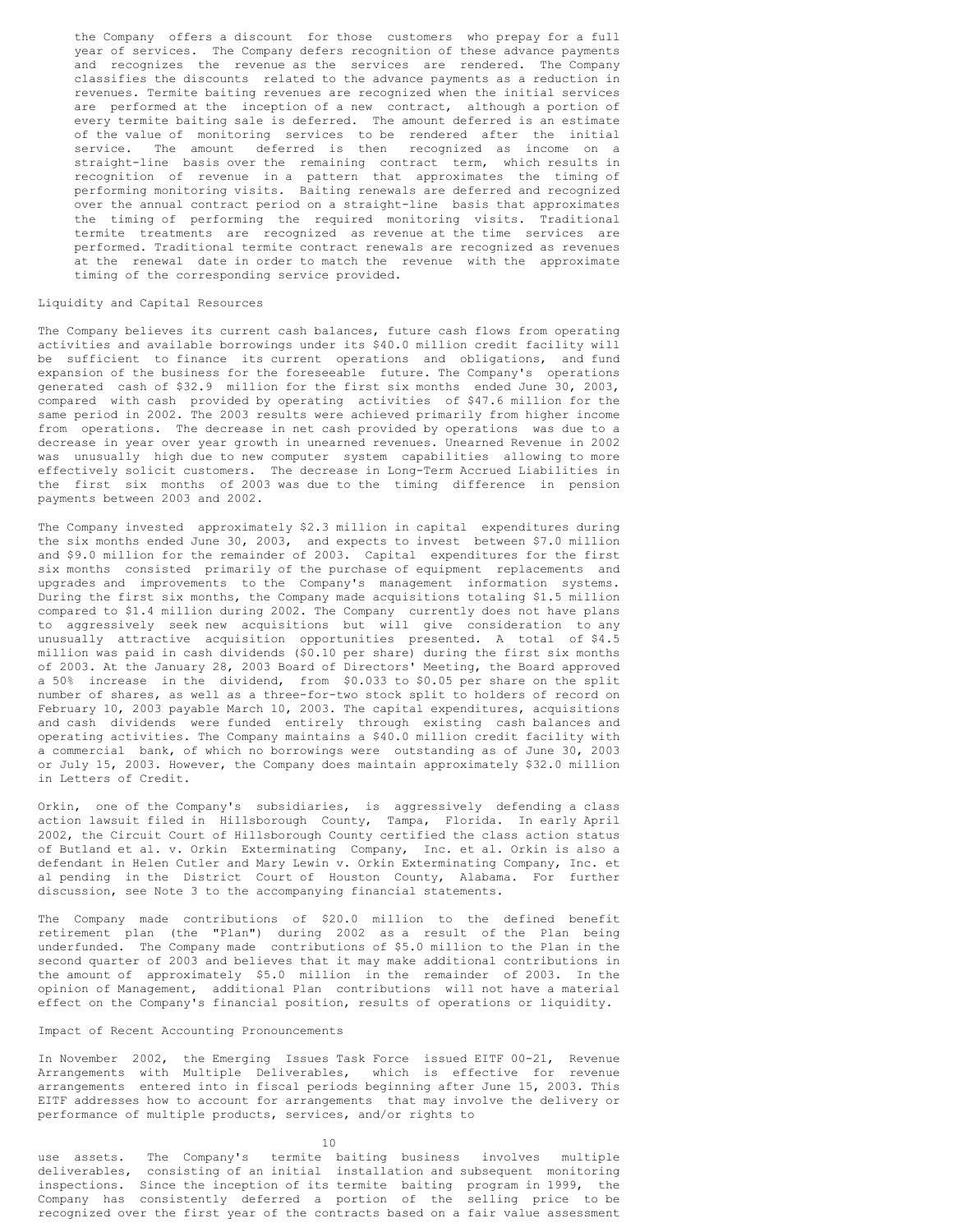of the service provided. The Company will adopt EITF 00-21 in the third quarter of 2003. Management believes that the adoption of this statement will not have a material effect on the Company's financial position, results of operations or liquidity.

In December 2002, the FASB issued FASB Interpretation No. 46, Consolidation of Variable Interest Entities ("FIN 46"). The Interpretation requires that a variable interest entity be consolidated by a company if that company is subject to a majority of the risk of loss from the variable interest entity's activities or entitled to receive a majority of the entity's residual returns or both. The consolidation requirements of FIN 46 apply immediately to variable interest entities created after January 31, 2003. The consolidation requirements apply to older entities in the first fiscal year or interim period beginning after June 15, 2003. Certain of the disclosure requirements apply in all financial statements issued after January 31, 2003, regardless of when the variable interest entity was established. The Company believes the adoption of the Interpretation will not have a material impact on the financial position, results of operations or liquidity of the Company.

### Forward-Looking Statements

This Quarterly Report contains forward-looking statements within the meaning of the Private Securities Litigation Reform Act of 1995. Such forward-looking statements include statements regarding the expected impact of potential future pension plan contributions, the outcome of litigation arising in the ordinary course of business and the outcome of the Helen Cutler and Mary Lewin v. Orkin Exterminating Company, Inc. et al. ("Cutler") and the Butland et al. v. Orkin Exterminating Company, Inc. et al. ("Butland") litigation on the Company's financial condition, results of operations and liquidity; the adequacy of the Company's resources to fund operations and obligations; the impact of the corporate restructuring on liquidity and results of operations; and the Company's projected 2003 capital expenditures. The actual results of the Company could differ materially from those indicated by the forward-looking statements because of various risks, timing and uncertainties including, without limitation, the possibility of an adverse ruling against the Company in the Cutler, Butland or other litigation; general economic conditions; market risk; changes in industry practices or technologies; the degree of success of the Company's termite process reforms and pest control selling and treatment methods; the Company's ability to identify potential acquisitions; climate and weather trends particularly unseasonable cold and wet weather; competitive factors and pricing practices; that the cost reduction benefits of the corporate restructuring may not be as great as expected or eliminated positions may have to be reinstated in the future; potential increases in labor costs; and changes in various government laws and regulations, including environmental regulations and additional risks discussed in the Company's Form 10-K for 2002. All of the foregoing risks and uncertainties are beyond the ability of the Company to control, and in many cases the Company cannot predict the risks and uncertainties that could cause its actual results to differ materially from those indicated by the forward-looking statements.

### Item 3. Quantitative and Qualitative Disclosures About Market Risk.

As of June 30, 2003, the Company maintained an investment portfolio subject to short-term interest rate risk exposure. The Company has been affected by the impact of lower interest rates on interest income from its short-term investments. The Company is also subject to interest rate risk exposure through borrowings on its \$40.0 million credit facility. Due to the absence of such borrowings as of June 30, 2003 and as currently anticipated for the remainder of 2003, this risk is not expected to have a material effect upon the Company's results of operations or financial position going forward. The Company is also exposed to market risks arising from changes in foreign exchange rates. The Company believes that this foreign exchange rate risk will not have a material effect upon the Company's results of operations or financial position going forward.

# Item 4. Controls and Procedures.

Under the supervision and with the participation of our Management, including our principal executive officer and principal financial officer, we conducted an evaluation of the effectiveness of the design and operations of our disclosure controls and procedures, as defined in rules 13a-15(e) and 15d -15(e) under the Securities Exchange Act of 1934, as of June 30, 2003. Based on this evaluation, our principal executive officer and principal financial officer concluded that our disclosure controls and procedures were effective such that the material information required to be included in our Securities and Exchange Commission ("SEC") reports is recorded, processed, summarized and reported within the time periods specified in SEC rules and forms relating to Rollins, Inc., including our consolidated subsidiaries, and was made known to them by others within those entities, particularly during the period when this report was being prepared.

In addition, there were no significant changes in our internal control over financial reporting that could significantly affect these controls during the quarter. We have not identified any significant deficiency or material weaknesses in our internal controls, and therefore there were no corrective actions taken.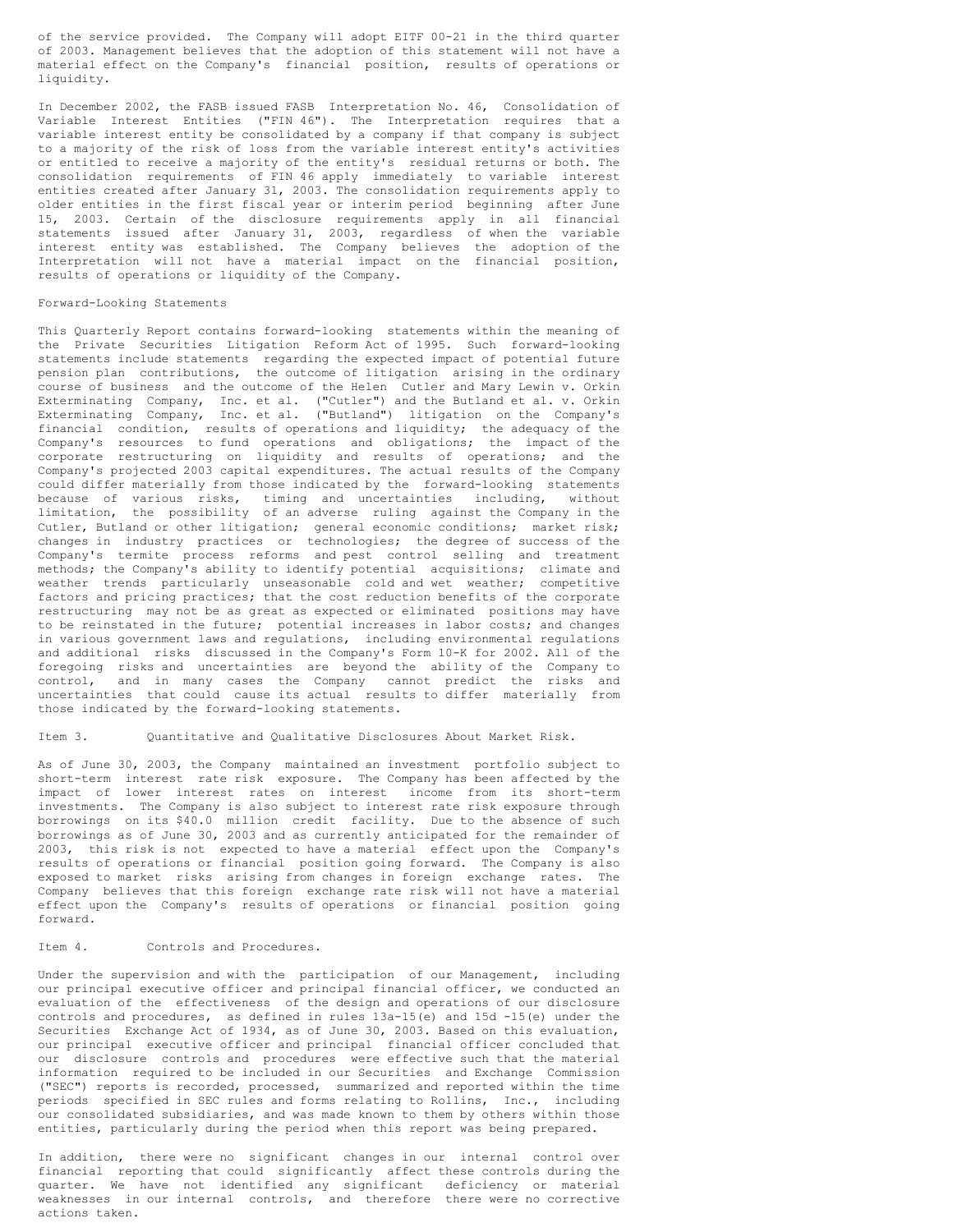| PART II OTHER INFORMATION    |                                                                                                                                               |                                                                                                                                                                                             |                                      |                           |  |  |
|------------------------------|-----------------------------------------------------------------------------------------------------------------------------------------------|---------------------------------------------------------------------------------------------------------------------------------------------------------------------------------------------|--------------------------------------|---------------------------|--|--|
| Item 1.                      | Legal Proceedings.                                                                                                                            |                                                                                                                                                                                             |                                      |                           |  |  |
|                              | See Note 3 to Part I, Item 1 for discussion of certain<br>litigation.                                                                         |                                                                                                                                                                                             |                                      |                           |  |  |
| Item 4.                      | Submission of Matters to a Vote of Security Holders.                                                                                          |                                                                                                                                                                                             |                                      |                           |  |  |
|                              | The Company's Annual Meeting of Stockholders was held on April<br>22, 2003. At the meeting, stockholders voted on the following<br>proposals: |                                                                                                                                                                                             |                                      |                           |  |  |
| $<$ TABLE>                   |                                                                                                                                               | 1. To elect two Class II Directors for the three-year term<br>expiring in 2006. Each nominee for Class II Director was<br>elected by a vote of the stockholders as follows:                 |                                      |                           |  |  |
| <caption></caption>          | Election of Class II Directors:                                                                                                               | Withheld                                                                                                                                                                                    |                                      |                           |  |  |
| $-- -$                       |                                                                                                                                               |                                                                                                                                                                                             | For                                  | ----------------------    |  |  |
|                              | $<$ S $>$<br>Gary W. Rollins<br>Henry B. Tippie                                                                                               |                                                                                                                                                                                             | <<<br>28, 210, 903<br>28, 223, 559   | <<><br>119,594<br>106,938 |  |  |
|                              |                                                                                                                                               | 2. To approve the Performance-Based Incentive Cash<br>Compensation Plan for Executive Officers. The proposal was<br>approved by a vote of stockholders as follows:                          |                                      |                           |  |  |
|                              | For<br>Against<br>Abstain                                                                                                                     |                                                                                                                                                                                             | 28, 116, 573<br>197,091<br>16,833    |                           |  |  |
|                              |                                                                                                                                               |                                                                                                                                                                                             | ----------------------<br>28,330,497 |                           |  |  |
| $\langle$ /TABLE><br>Item 6. |                                                                                                                                               | Exhibits and Reports on Form 8-K.                                                                                                                                                           | ----------------------               |                           |  |  |
|                              | Exhibits<br>(a)                                                                                                                               |                                                                                                                                                                                             |                                      |                           |  |  |
|                              | $(3)$ $(i)$                                                                                                                                   | Restated Certificate of Incorporation of<br>Rollins, Inc. is incorporated herein by<br>reference to Exhibit (3) (i) as filed with<br>its Form 10-K for the year ended December 31,<br>1997. |                                      |                           |  |  |
|                              | (iii)                                                                                                                                         | Amended and Restated By-laws of Rollins, Inc.                                                                                                                                               |                                      |                           |  |  |
|                              | (iii)                                                                                                                                         | Amendment to the By-laws of Rollins, Inc. is<br>incorporated herein by reference to Exhibit<br>$(3)$ (iii) as filed with its Form $10-Q$ for the<br>quarterly period ended March 31, 2001.  |                                      |                           |  |  |
|                              | (iv)                                                                                                                                          | Amendment to the By-laws of Rollins, Inc. is<br>incorporated herein by reference to Exhibit<br>(3) (iv) as filed with its Form 10-K for the<br>year ended December 31, 2002.                |                                      |                           |  |  |
|                              | (4)                                                                                                                                           | Form of Common Stock Certificate of Rollins,<br>Inc. is incorporated herein by reference to<br>Exhibit (4) as filed with its Form 10-K for<br>the year ended December 31, 1998.             |                                      |                           |  |  |
|                              | (99.1)                                                                                                                                        | Certification of Chief Executive Officer<br>Pursuant to Item 601(b) (31) of Regulation<br>S-K, as adopted pursuant to Section 302 of<br>the Sarbanes-Oxley Act of 2002.                     |                                      |                           |  |  |
|                              | (99.2)                                                                                                                                        | Certification of Chief Financial Officer<br>Pursuant to Item 601(b) (31) of Regulation<br>S-K, as adopted pursuant to Section 302 of<br>the Sarbanes-Oxley Act of 2002.                     |                                      |                           |  |  |
|                              | (99.3)                                                                                                                                        | Certification of Chief Executive Officer and<br>Chief Financial Officer Pursuant to 18 U.S.C.<br>Section 1350, As Adopted Pursuant to Section<br>906 of the Sarbanes-Oxley Act of 2002.     |                                      |                           |  |  |
|                              | (b) Reports on Form 8-K.                                                                                                                      | 12                                                                                                                                                                                          |                                      |                           |  |  |

11

On April 3, 2003, the Company furnished a report on Form 8-K, which reported under Item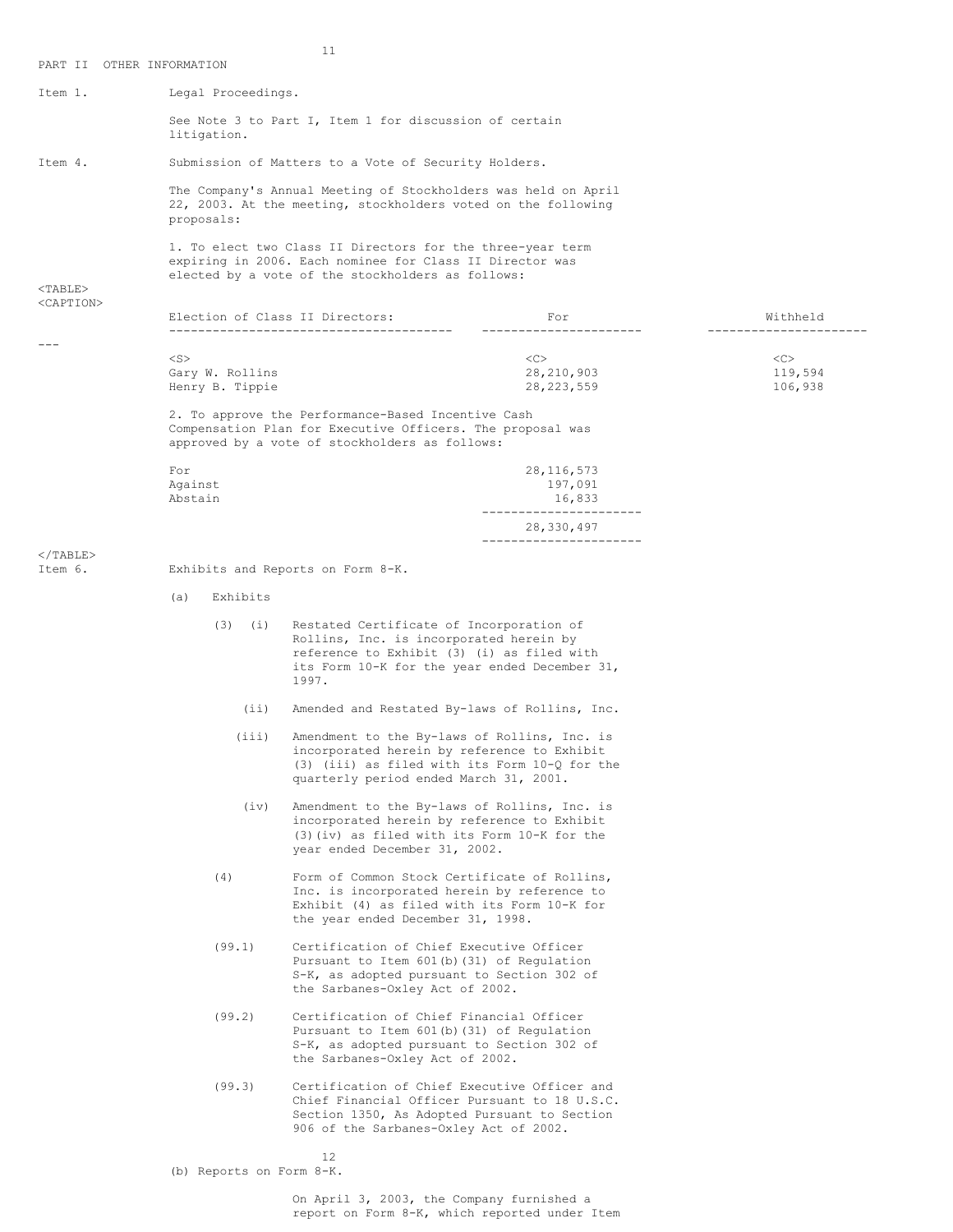9 that the Company will present at Tulane University's Seventh Annual A.B. Freeman School of Business Burkenroad Reports Conference in New Orleans, LA.

On April 24, 2003, the Company furnished a report on Form 8-K, which reported under Item 9 that on April 22, 2003, the Company reported earnings for the first quarter ended March 31, 2003.

On April 24, 2003, the Company furnished a report on Form 8-K, which reported under Item 9 that on April 22, 2003, the Board of Directors has declared a regular quarterly dividend of \$0.05 per share.

13

SIGNATURES

Pursuant to the requirements of the Securities Exchange Act of 1934, the registrant has duly caused this report to be signed on its behalf by the undersigned thereunto duly authorized.

> ROLLINS, INC. (Registrant)

Date: July 23, 2003 By: /s/ Gary W. Rollins ----------------------------- Gary W. Rollins Chief Executive Officer, President and Chief Operating Officer (Member of the Board of Directors) Date: July 23, 2003 By: /s/ Harry J. Cynkus ----------------------------- Harry J. Cynkus Chief Financial Officer and Treasurer (Principal Financial and Accounting Officer)

14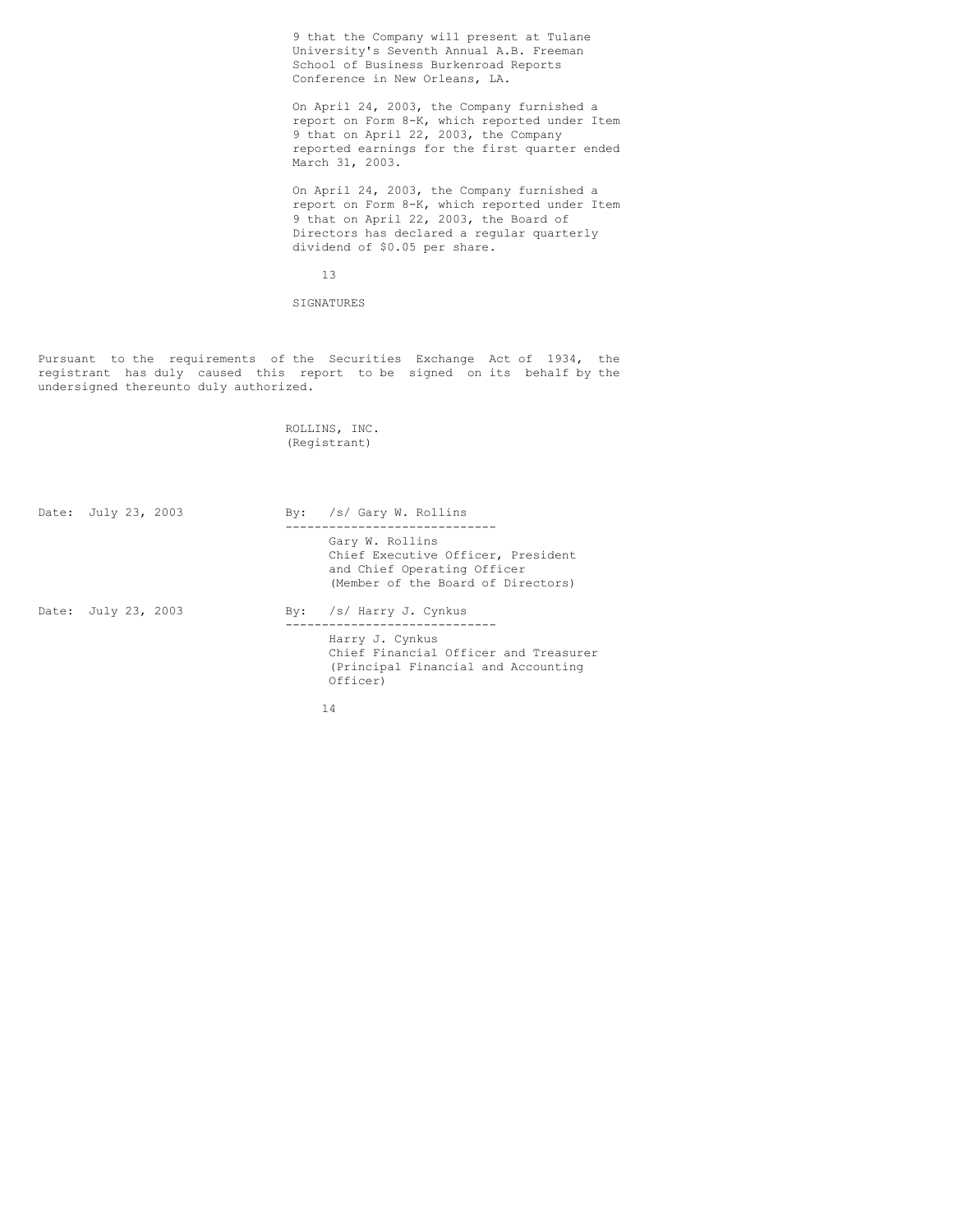# AMENDED AND RESTATED BY-LAWS OF ROLLINS, INC.

July 22, 2003

### OFFICES

FIRST: The registered office of the corporation shall be located at 2170 Piedmont Road, N.E.. in the City of Atlanta, Georgia, and the registered agent in charge of said office shall be Corporation Service Company.

# CORPORATE SEAL

SECOND: The corporate seal shall have inscribed thereon the name of the corporation, the year of its incorporation and the words "Incorporated Delaware."

### MEETINGS OF STOCKHOLDERS

THIRD: The annual meeting of stockholders for the election of directors shall be held on the fourth Tuesday of April at such office of the corporation as may be designated by the Board of Directors and included in the notice of such meeting, in each year, or if that day be a legal holiday, on the next succeeding day not a legal holiday, at which meeting they shall elect by ballot, by plurality vote, a board of directors and may transact such other business as may come before the meeting.

Special meetings of the stockholders may be called at any time by the chairman and shall be called by the chairman or secretary on the request in writing or by vote of a majority of the directors or at the request in writing of stockholders of record owning a majority in amount of the capital stock outstanding and entitled to vote.

All such meetings of the stockholders shall be held at such place or places, within or without the State of Delaware, as may from time to time be fixed by the board of directors or as shall be specified and fixed by the respective notices or waivers of notice thereof.

1

Each stockholder entitled to vote shall, at every meeting of the stockholders, be entitled to one vote in person or by proxy, signed by him, for each share of voting stock held by him, but no proxy shall be voted on after the meeting of stockholders for which such proxy was solicited and which has been adjourned sine die. Such right to vote shall be subject to the right of the board of directors to close the transfer books or to fix a record date for voting stockholders as hereinafter provided and if the directors shall not have exercised such right, no share of stock shall be voted on at any election for directors which shall have been transferred on the books of the corporation within twenty days next preceding such election.

Notice of all meetings shall be mailed by the secretary to each stockholder of record entitled to vote, at his or her last known post office address, not less than ten days before any annual or special meeting.

The holders of a majority of the stock outstanding and entitled to vote shall constitute a quorum, but the holders of a smaller amount may adjourn from time to time without further notice until a quorum is secured.

### DIRECTORS

FOURTH: The property and business of this Corporation shall be managed by a Board of up to nine Directors. The Directors shall be divided into three classes of approximately equal size except that the classes may be unequal as a result of the death, resignation, removal or other vacancy of a member of a class unless a class were to have no members remaining, in which case such class vacancy will be filled as soon as practicable. Subject to the foregoing sentence, there shall be no limitation on the number of Directors that may be designated to a particular class. At each Annual Meeting of Stockholders, the successors to the class of Directors whose term expires at that time shall be elected to hold office for the term of three years to succeed those whose term expires, so that the term of office of one class of Directors shall expire in each year. Each Director shall hold office for

 $\mathcal{D}$ the remainder of the term for which he is elected or appointed or until his successor shall be elected and qualified, or until his death of until he shall resign.

#### POWERS OF DIRECTORS

FIFTH: The board of directors shall have, in addition to such powers as are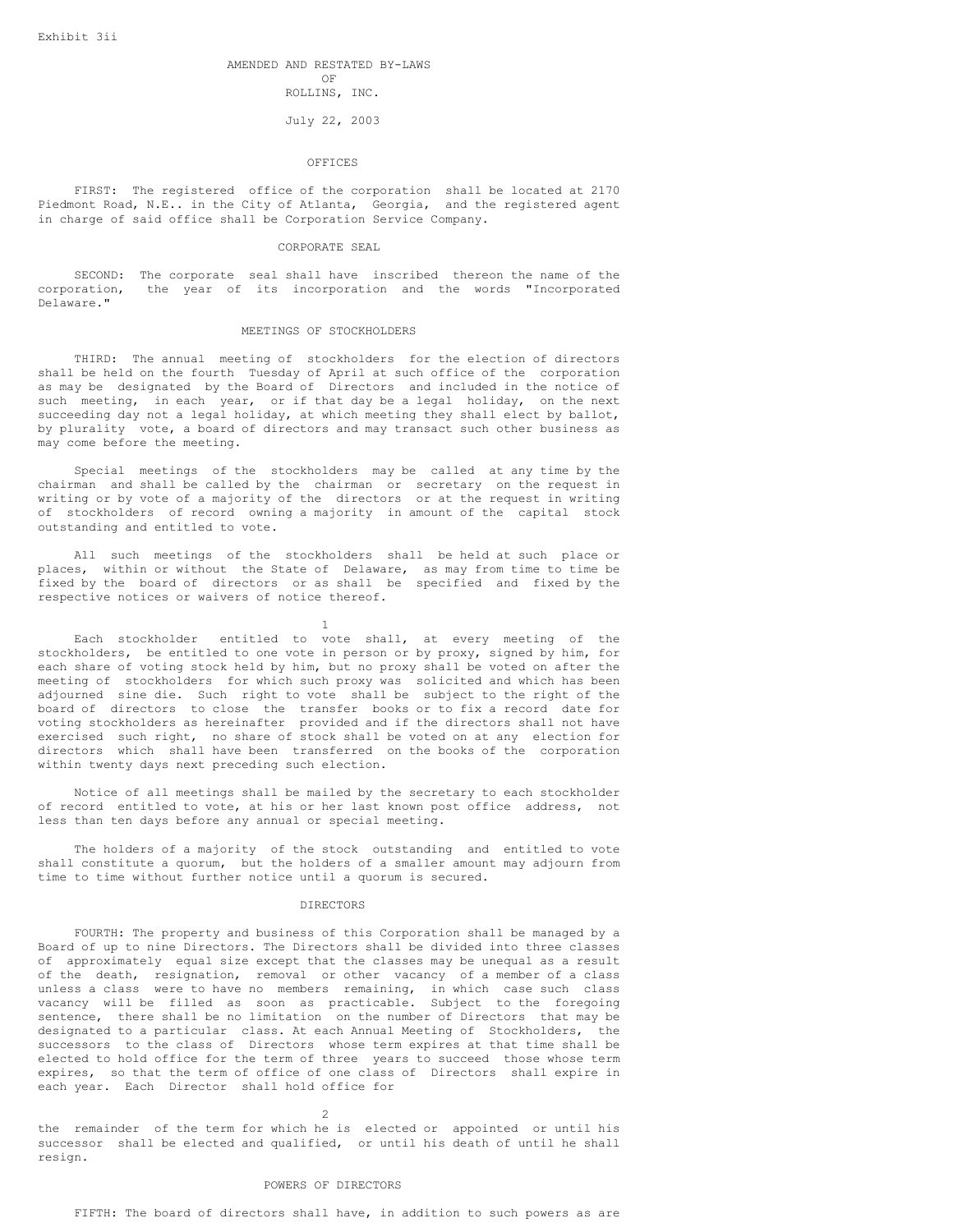hereinafter expressly conferred on it, all such powers as may be exercised by the corporation, subject to the provisions of the statute, the certificate of incorporation and the by-laws.

#### The board of directors shall have power:

To purchase or otherwise acquire property, rights or privileges for the corporation, which the corporation has power to take, at such prices and on such terms as the board of directors may deem proper.

To pay for such property, rights or privileges in whole or in part with money, stock, bonds, debentures or other securities of the corporation, or by the delivery of other property to the corporation.

To create, make and issue mortgages, bonds, deeds of trust, trust agreements and negotiable or transferable instruments and securities, secured by mortgages or otherwise, and to do every other act and thing necessary to effectuate the same.

To appoint agents, clerks, assistants, factors, employees and trustees, and to dismiss them at its discretion, to fix their duties and emoluments and to change them from time to time and to require security as it may deem proper. Any employee appointed by the board may be given such designation or title as the board shall determine; however, any such designation or title given any such employee shall not be deemed to constitute such employee a corporate officer under Article EIGHTH of these by-laws.

To confer on any officer of the corporation the power of selecting, discharging or suspending

#### 3

### such employees.

To determine by whom and in what manner the corporation's bills, notes, receipts, acceptances, endorsements, checks, releases, contracts or other documents shall be signed.

### MEETING OF DIRECTORS

SIXTH: After such annual election of directors, the newly elected directors may meet for the purpose of organization, the election of officers and the transaction of other business, at such place and time as shall be fixed by the stockholders at the annual meeting, and, if a majority of the directors be present at such place and time as shall be fixed by the stockholders at the annual meeting, and, if a majority of the directors be present at such place and time, no prior notice of such meeting shall be required to be given to the directors. The place and time of such meeting may also be fixed by written consent of the directors.

Regular meetings of the directors shall be held annually following the stockholders meeting on the fourth Tuesday of April and quarterly on the fourth Tuesdays of July, October and January of each year at the executive office of the corporation in Atlanta, Georgia, or elsewhere and at other times as may be fixed by resolution of the board.

Special meetings of the directors may be called by the chairman on two days' notice in writing or on one day's notice by telegraph to each director and shall be called by the chairman in like manner on the written request of two directors.

Special meetings of the directors may be held within or without the State of Delaware at such places as is indicated in the notice or waiver of notice thereof

A majority of the directors shall constitute a quorum, but a smaller number may adjourn from time to time, without further notice, until a quorum is secured.

# 4 COMPENSATION OF DIRECTORS

#### AND MEMBERS OF COMMITTEES

SEVENTH: Directors and members of standing committees shall receive such compensation for attendance at each regular or special meeting as the board shall from time to time prescribe.

# OFFICERS OF THE CORPORATION

EIGHTH: The officers of the corporation shall be a chairman, a president, a secretary, a treasurer and such other officers as may from time to time be chosen by the board of directors. The chairman and the president shall be chosen from among the directors.

One person may hold more than one office.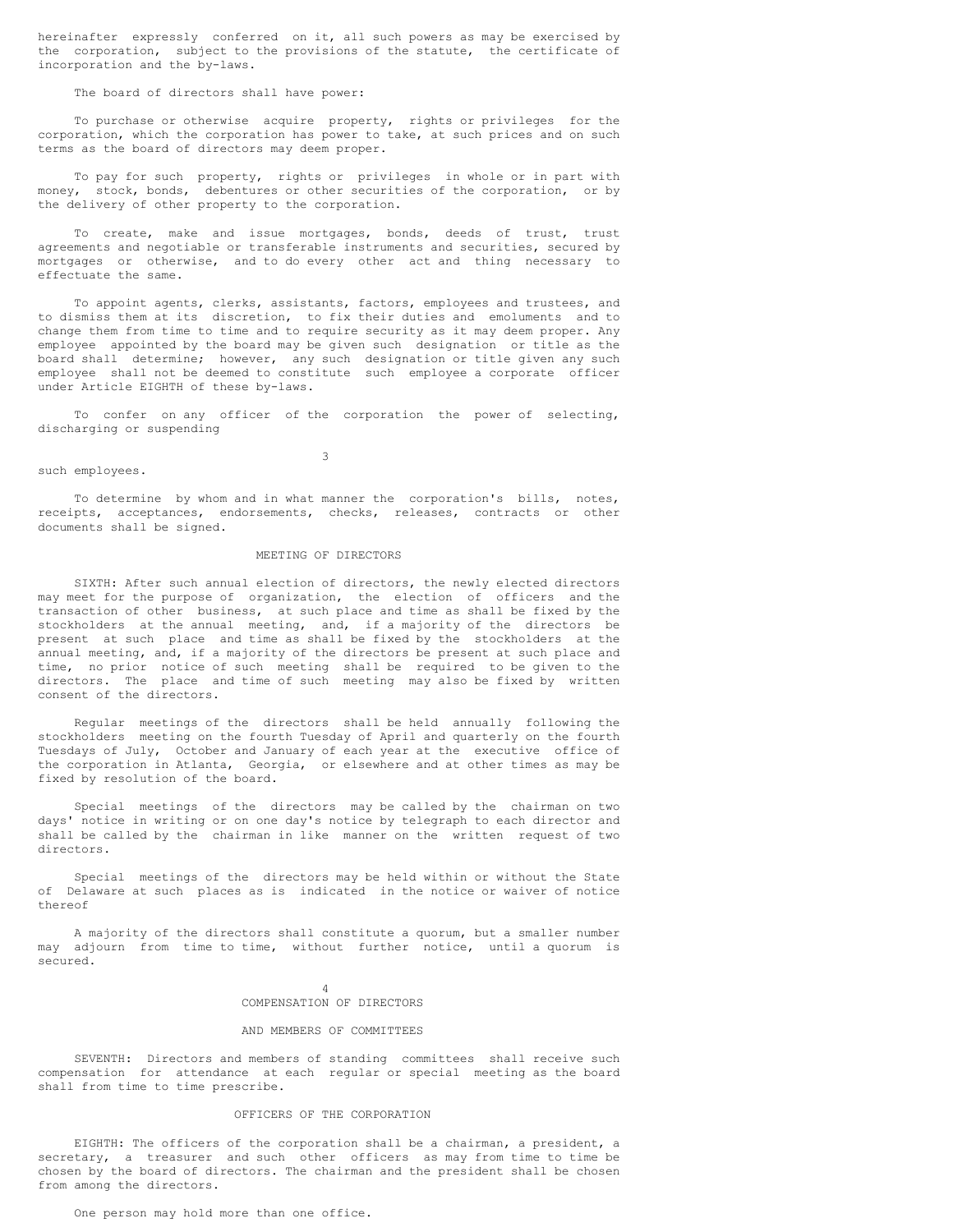The officers of the corporation shall hold office until their successors are chosen and qualify in their stead. Any officer chosen or appointed by the board of directors may be removed either with or without cause at any time by the affirmative vote of a majority of the whole board of directors. If the office of any officer or officers becomes vacant for any reason, the vacancy shall be filled by the affirmative vote of a majority of the whole board of directors.

### DUTIES OF THE CHAIRMAN

NINTH: It shall be the duty of the chairman to preside at all meetings of stockholders and directors; to have general and active management of the business of the corporation; and to see that all orders and resolutions of the board of directors are carried into effect. The chairman shall be vested with all the powers and be required to perform all the duties of the president in his absence or disability.

# 5 DUTIES OF THE PRESIDENT

TENTH: The president shall be the chief executive officer of the corporation. It shall be the duty of the president to execute, unless otherwise delegated, all contracts, agreements, deeds, bonds, mortgages and other obligations and instruments, in the name of the corporation, and to affix the corporate seal thereto when authorized by the board.

He shall have the general supervision and direction of the other officers of the corporation and shall see that their duties are properly performed.

The president shall be vested with all the powers and be required to perform all the duties of the chairman in his absence or disability.

#### CHAIRMAN PRO TEM

ELEVENTH: In the absence or disability of the chairman and the president, the board may appoint from their own number a chairman.

#### **SECRETARY**

TWELFTH: The secretary shall attend all meetings of theboard of directors, and all other meetings as directed by the board of directors. He shall act as clerk thereof and shall record all of the proceedings of such meetings in a book kept for that purpose. He shall give proper notice of meetings of stockholders and directors and shall perform such other duties as shall be assigned to him by the president or the chairman of the board of directors.

#### TREASURER

6

THIRTEENTH: The treasurer shall have custody of the funds and securities of the corporation and shall keep full and accurate accounts of receipts and disbursements in books belonging to the corporation and shall deposit all moneys and other valuable effects in the name and to the credit of the corporation in such depositories as may be designated by the board of directors.

He shall keep an account of stock registered and transferred in such manner and subject tosuch regulations as the board of directors may prescribe.

He shall give the corporation a bond, if required by the board of directors, in such sum and in form and with security satisfactory to the board of directors for the faithful performance of the duties of his office and the restoration to the corporation, in case of his death, resignation or removal from office, of all books, papers. vouchers, money and other property of whatever kind in his possession, belonging to the corporation. He shall perform such other duties as the board of directors may from time to time prescribe or require.

#### DUTIES OF OFFICERS MAY BE DELEGATED

FOURTEENTH: In case of the absence or disability of any officer of the corporation or for any other reason deemed sufficient by a majority of the board, the board of directors may delegate his powers or duties to any other officer or to any director for the time being.

#### CERTIFICATES OF STOCK

FIFTEENTH: Certificates of stock shall be signed by the chairman or the president and either the treasurer, assistant treasurer, secretary or assistant secretary. If a certificate of stock be lost or destroyed, another may be issued in its stead upon proof of such loss or destruction and the giving of a satisfactory bond of indemnity, in an amount sufficient to indemnify the corporation against any claim. A new certificate may be issued without requiring bond when, in the judgment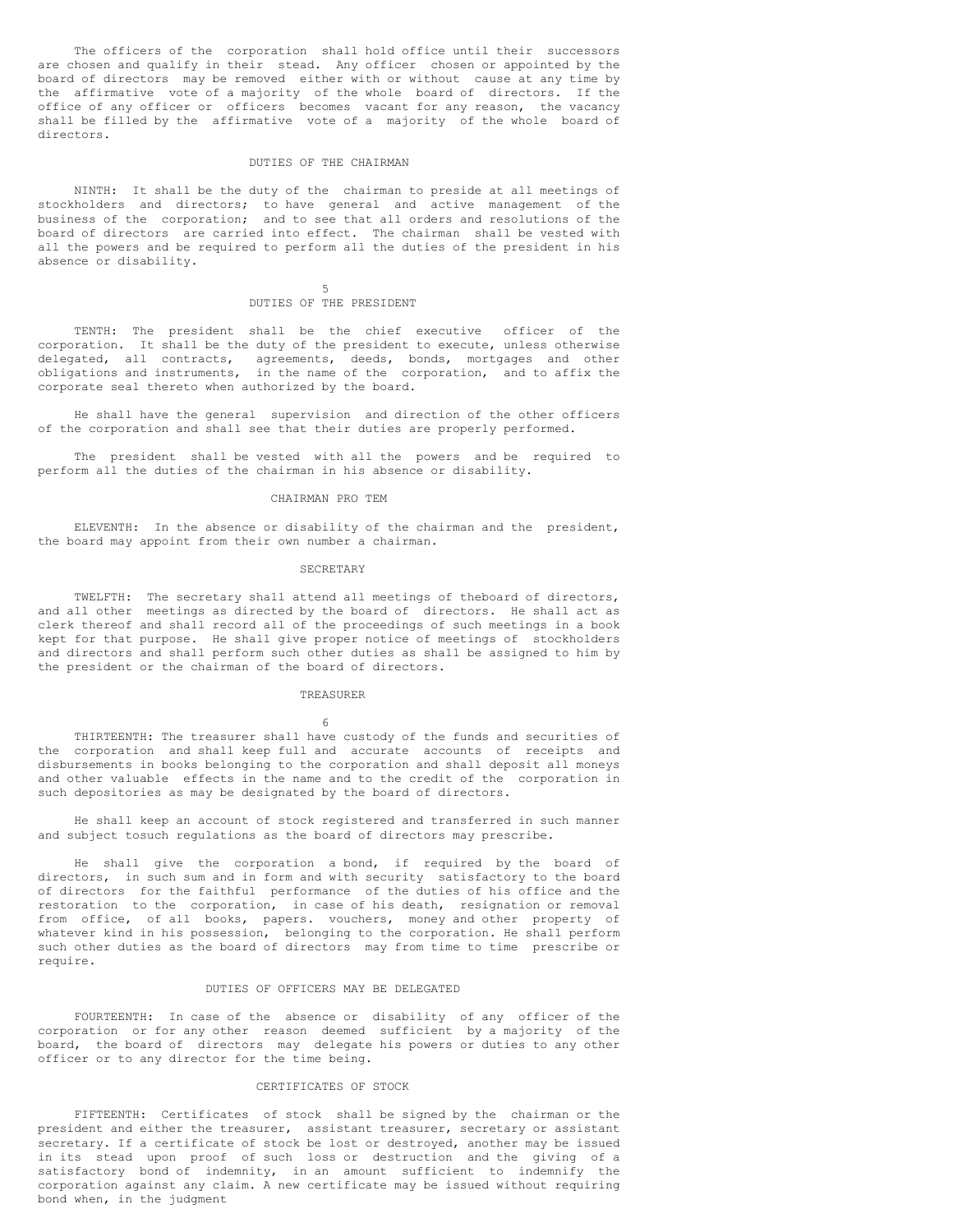### TRANSFER OF STOCK

SIXTEENTH: All transfers of stock of the corporation shall be made upon its books by the holder of the shares in person or by his lawfully constituted representative, upon surrender of certificates of stock for cancellation.

The corporation shall have authority to appoint transfer agents and registrars by resolution of the board of directors.

### CLOSING OF TRANSFER BOOKS

SEVENTEENTH: The board of directors shall have power to close the stock transfer books of the corporation for a period not exceeding sixty days preceding the date of any meeting of stockholders or the date for payment of any dividend or the date for the allotment of rights or the date when any change or conversion or exchange of capital stock shall go into effect or for a period of not exceeding sixty days in connection with obtaining the consent of stockholders for any purpose; provided, however, that in lieu of closing the stock transfer books as aforesaid, the by-laws may fix or authorize the board of directors to fix in advance a date not exceeding sixty days preceding the date of any meeting of stockholders or the date for the payment of any dividend, or the date for the allotment of rights or the date when any change or conversion or exchange of capital stock shall go into effect, or a date in connection with obtaining such consent, and in such case such stockholders and only such stockholders as shall be stockholders of record on the date so fixed shall be entitled to such notice of, and to vote at such meeting and any adjournment thereof, or to receive payment of such dividend, or to receive such allotment of

8

rights, or to exercise such rights, or to give such consent, as the case may be, notwithstanding any transfer of any stock on the books of the corporation after any such record date fixed as aforesaid.

### STOCKHOLDERS OF RECORD

EIGHTEENTH: The corporation shall be entitled to treat the holder of record of any share or shares of stock as the holder in fact thereof and accordingly shall not be bound to recognize any equitable or other claim to or interest in such share on the part of any other person whether or not it shall have express or other notice thereof, save as expressly provided by the laws of Delaware.

#### FISCAL YEAR

NINETEENTH: The fiscal year of the corporation shall begin on the first day of January in each year.

### DIVIDENDS

TWENTIETH: Dividends upon the capital stock may be declared by the board of directors at any regular or special meeting and may be paid in cash or in property or in shares of the capital stock. Before paying any dividend or making any distribution of profits, the directors may set apart out of any of the funds of the corporation available for dividends a reserve or reserves for any proper purpose and may alter or abolish any such reserve or reserves.

#### CHECKS FOR MONEY

TWENTY-FIRST: All checks, drafts or orders for the payment of money shall be signed

#### 9

by the treasurer or by such other officer or officers as the board of directors may from time to time designate. No check shall be signed in blank. The board of directors also from time to time may authorize specified employees to sign checks on the corporation's accounts.

#### BOOKS AND RECORDS

TWENTY-SECOND: The books, accounts and records of the corporation except as otherwise required by the laws of the State of Delaware, may be kept within or without the State of Delaware, at such place or places as may from time to time be designated by the by-laws or by resolution of the directors.

#### NOTICES

TWENTY-THIRD: Notice required to be given under the provisions of these by-laws to any director, officer or stockholder shall not be construed to mean personal notice, but may be given in writing by depositing the same in a post office or letter-box, in a postpaid sealed wrapper, addressed to such stockholder, officer or director at such address as appears on the books of the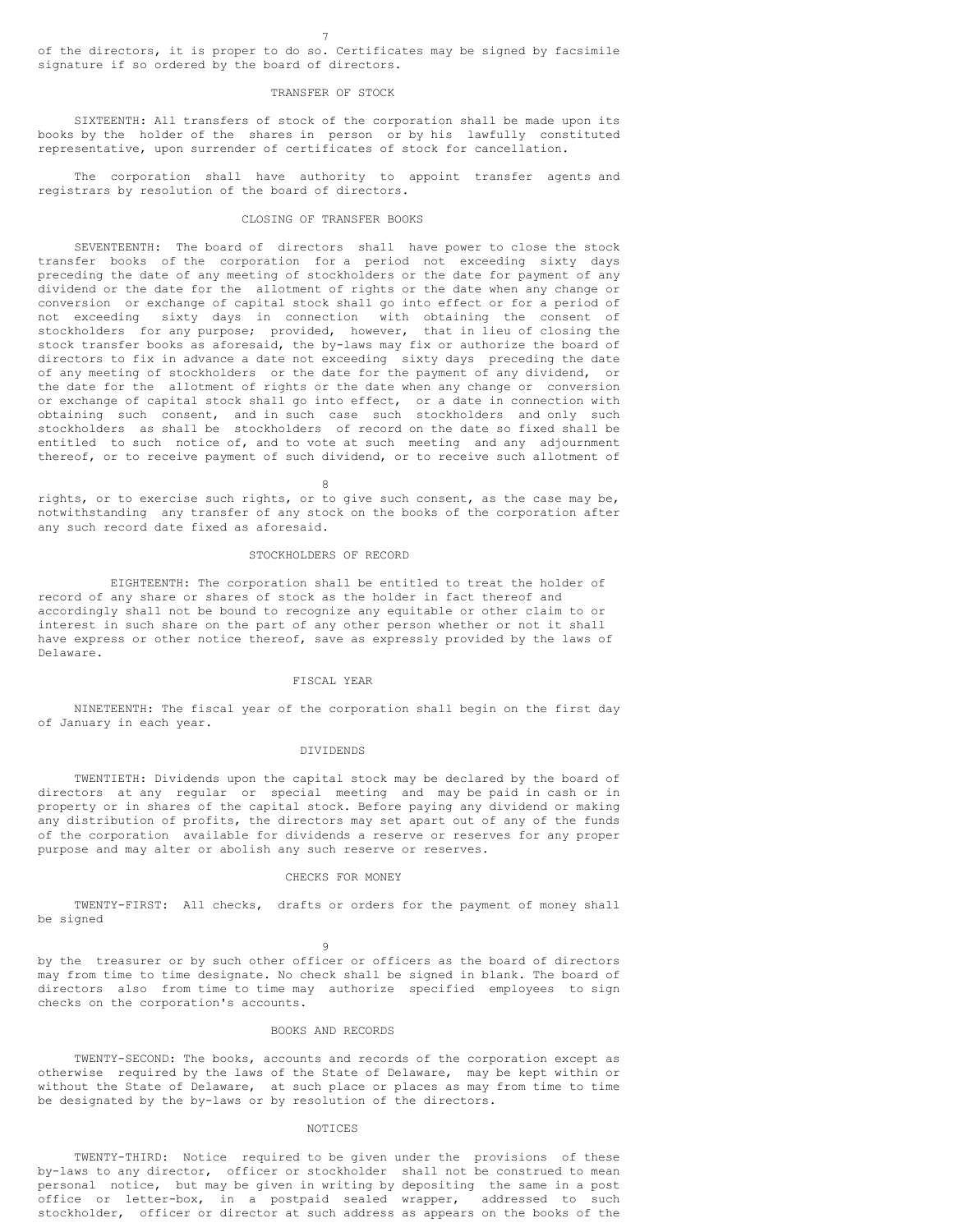corporation, and such notice shall be deemed to be given at the time when the same shall be thus mailed. Any stockholder, officer or director may waive, in writing, any notice, required to be given under these by-laws whether before or after the time stated therein.

#### AMENDMENTS OF BY-LAWS

TWENTY-FOURTH: These by-laws may be amended, altered, repealed, or added to at any regular meeting of the stockholders or board of directors or at any special meeting called for that purpose, by affirmative vote of a majority of the stock issued and outstanding and entitled to vote or of a majority of the directors in office, as the case may be.

 $10$ 

# INDEMNIFICATION OF DIRECTORS.

#### OFFICERS AND EMPLOYEES

TWENTY-FIFTH: Indemnification. The Corporation shall indemnify, in the manner and to the fullest extent now or hereafter permitted by the General Corporation Law of the State of Delaware, any person ( or the estate of any person) who was or is a party to, or is threatened to be made a party to, any threatened, pending or completed action, suit or proceeding, whether or not by or in the right of the Corporation and whether civil, criminal, administrative, investigative or otherwise, by reason of the fact that such person is or was a director, officer or General Counsel of the Corporation, or is or was serving at the request of the Corporation as a director, officer or General Counsel of another corporation, partnership, joint venture, trust or other enterprise. The indemnification provided herein shall be made if he acted in good faith and in a manner he reasonably believed to be in or not opposed to the best interest of the Corporation, and, with respect to any criminal action or proceeding, has no reasonable cause to believe his conduct was unlawful; except that no indemnification shall be made in respect of any claim, issue or matter as to which such person shall have been determined to be liable for gross negligence or willful misconduct in the performance of his duty to the Corporation. Such determination may be made by a majority of a committee composed of the directors not involved in the matter in controversy (whether or not a quorum). To the full extent permitted by law, the indemnification provided herein shall include expenses (including attorneys' fees), judgments, fines and amounts paid in settlement, and, in the manner provided by law, any such expenses may be paid by the Corporation in advance of the final disposition of such action, suit or proceeding. The indemnification provided herein shall not be deemed to limit the right of the Corporation to indemnify any other employee for any such expenses to the full extent provided by the law, nor shall it be deemed exclusive of any other rights to which any person seeking indemnification from the Corporation may be entitled under any agreement, vote of stockholders or disinterested

11

directors or otherwise, both as to action in his official capacity and as to act in another capacity while holding such office. The Corporation may, to the full extent permitted by law, purchase and maintain insurance on behalf of any such person against any liability which may be asserted against him.

#### NON-DISCRIMATION STATEMENT

TWENTY-SIXTH: Consistent with the Corporation's equal employment opportunity policy, nominations for the elections of directors shall be made by the Board of Directors and voted upon by the stockholders in a manner consistent with these By-Laws and without regard to the nominee's race, color, ethnicity, religion, sex, age, national origin, veteran status, or disability.

### 12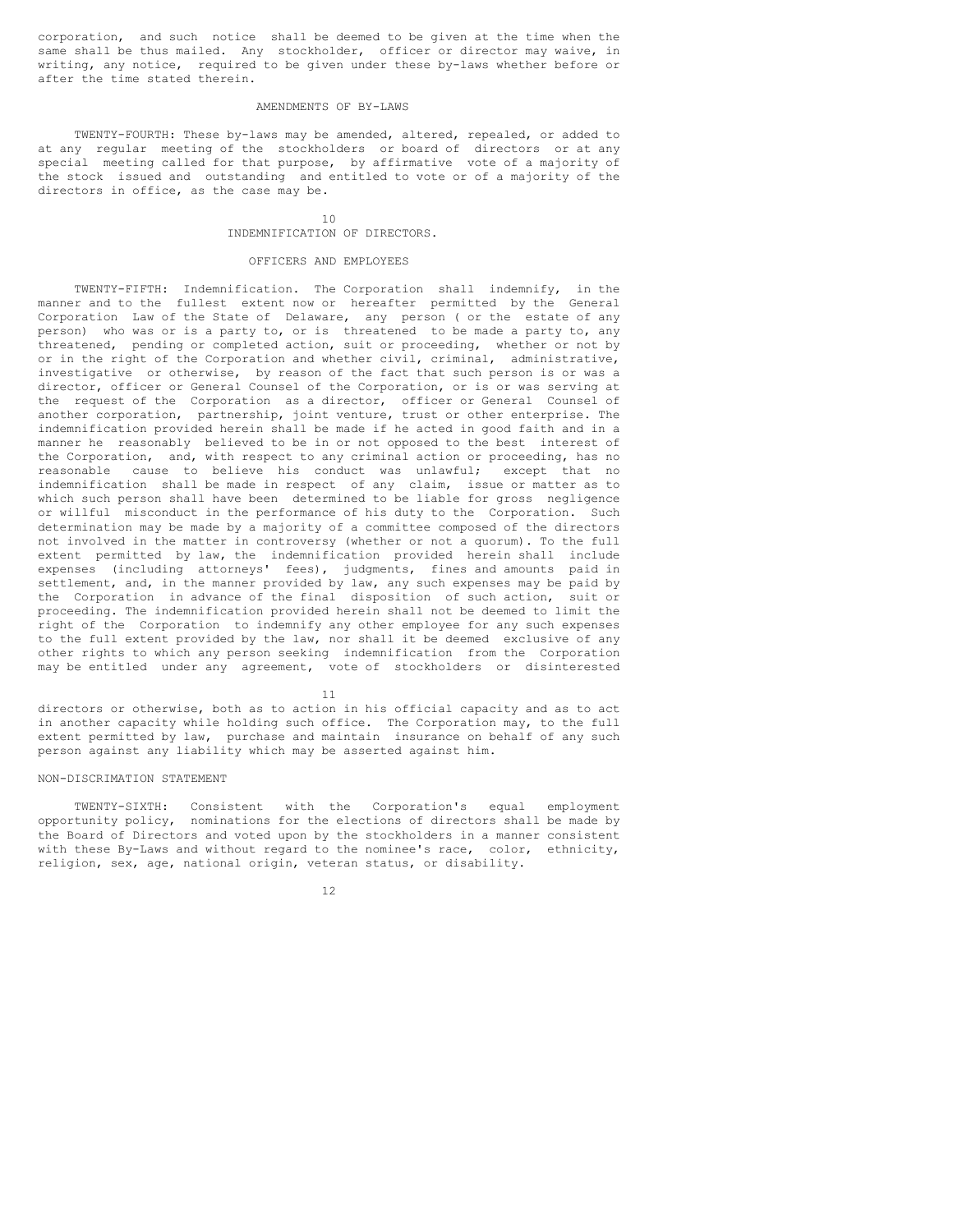### Certifications

I, Gary W. Rollins, President and Chief Executive Officer of Rollins, Inc., certify that:

1. I have reviewed this quarterly report on Form 10-Q of Rollins, Inc.;

2. Based on my knowledge, this quarterly report does not contain any untrue statement of a material fact or omit to state a material fact necessary to make the statements made, in light of the circumstances under which such statements were made, not misleading with respect to the period covered by this quarterly report;

3. Based on my knowledge, the financial statements, and other financial information included in this quarterly report, fairly present in all material respects the financial condition, results of operations and cash flows of the registrant as of, and for, the periods presented in this quarterly report;

4. The registrant's other certifying officers and I are responsible for establishing and maintaining disclosure controls and procedures (as defined in Exchange Act Rules 13a-15(e) and 15d-15(e)) for the registrant and we have:

a) Designed such disclosure controls and procedures, or caused such disclosure controls and procedures to be designed under our supervisions, to ensure that material information relating to the registrant, including its consolidated subsidiaries, is made known to us by others within those entities, particularly during the period in which this quarterly report is being prepared;

b) Evaluated the effectiveness of the registrant's disclosure controls and procedures and presented in this report our conclusions about the effectiveness of the disclosure controls and procedures, as of the end of the period covered by this quarterly report based on such evaluation; and

c) Disclosed in this report any change in the registrant's internal control over financial reporting that occurred during the registrant's most recent fiscal quarter (the registrant's fourth fiscal quarter in the case of an annual report) that has materially affected, or is reasonably likely to materially affect, the registrant's internal control over financial reporting; and

5. The registrant's other certifying officer(s) and I have disclosed, based on our most recent evaluation of internal control over financial reporting, to the registrant's auditors and the audit committee of the registrant's board of directors (or persons performing the equivalent functions):

(a) All significant deficiencies and material weaknesses in the design or operation of internal control over financial reporting which are reasonably likely to adversely affect the registrant's ability to record, process, summarize and report financial information; and

(b) Any fraud, whether or not material, that involves management or other employees who have a significant role in the registrant's internal control over financial reporting.

Date: July 23, 2003 By: /s/ Gary W. Rollins ---------------------------

> Gary W. Rollins Chief Executive Officer, President and Chief Operating Officer (Member of the Board of Directors)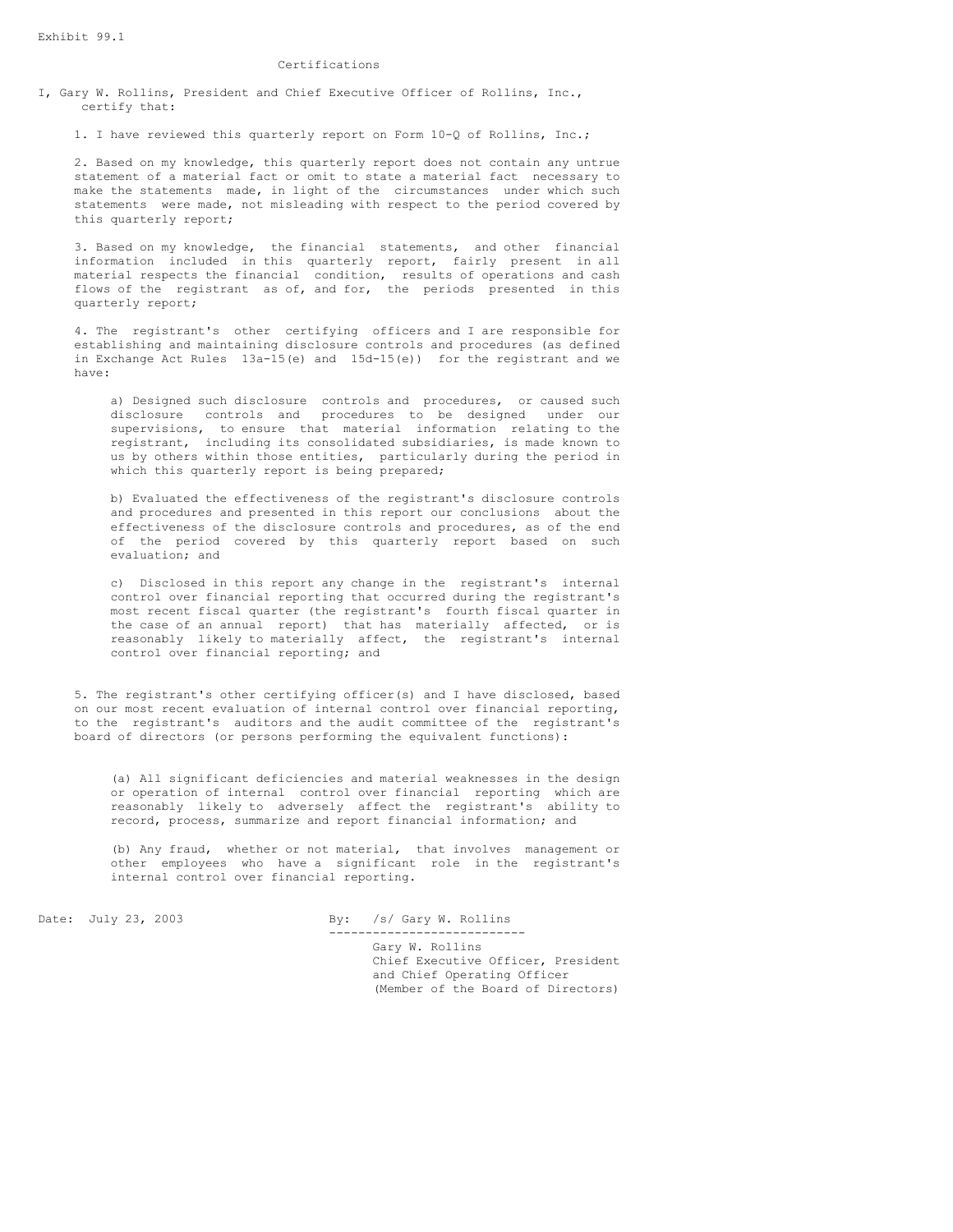Exhibit 99.2

I, Harry J. Cynkus, Chief Financial Officer of Rollins, Inc., certify that:

1. I have reviewed this quarterly report on Form 10-Q of Rollins, Inc.;

2. Based on my knowledge, this quarterly report does not contain any untrue statement of a material fact or omit to state a material fact necessary to make the statements made, in light of the circumstances under which such statements were made, not misleading with respect to the period covered by this quarterly report;

3. Based on my knowledge, the financial statements, and other financial information included in this quarterly report, fairly present in all material respects the financial condition, results of operations and cash flows of the registrant as of, and for, the periods presented in this quarterly report;

4. The registrant's other certifying officers and I are responsible for establishing and maintaining disclosure controls and procedures (as defined in Exchange Act Rules 13a-15(e) and 15d-15(e)) for the registrant and we have:

a) Designed such disclosure controls and procedures, or caused such disclosure controls and procedures to be designed under our supervisions, to ensure that material information relating to the registrant, including its consolidated subsidiaries, is made known to us by others within those entities, particularly during the period in which this quarterly report is being prepared;

b) Evaluated the effectiveness of the registrant's disclosure controls and procedures and presented in this report our conclusions about the effectiveness of the disclosure controls and procedures, as of the end of the period covered by this quarterly report based on such evaluation; and

c) Disclosed in this report any change in the registrant's internal control over financial reporting that occurred during the registrant's most recent fiscal quarter (the registrant's fourth fiscal quarter in the case of an annual report) that has materially affected, or is reasonably likely to materially affect, the registrant's internal control over financial reporting; and

5. The registrant's other certifying officer(s) and I have disclosed, based on our most recent evaluation of internal control over financial reporting, to the registrant's auditors and the audit committee of the registrant's board of directors (or persons performing the equivalent functions):

(a) All significant deficiencies and material weaknesses in the design or operation of internal control over financial reporting which are reasonably likely to adversely affect the registrant's ability to record, process, summarize and report financial information; and

(b) Any fraud, whether or not material, that involves management or other employees who have a significant role in the registrant's internal control over financial reporting.

| Date: | July 23, 2003 |  |  |
|-------|---------------|--|--|
|       |               |  |  |

Date: July 23, 2003 By: /s/ Harry J. Cynkus - ----------------------- ----------------------------- Harry J. Cynkus Chief Financial Officer and Treasurer (Principal Financial and Accounting Officer)